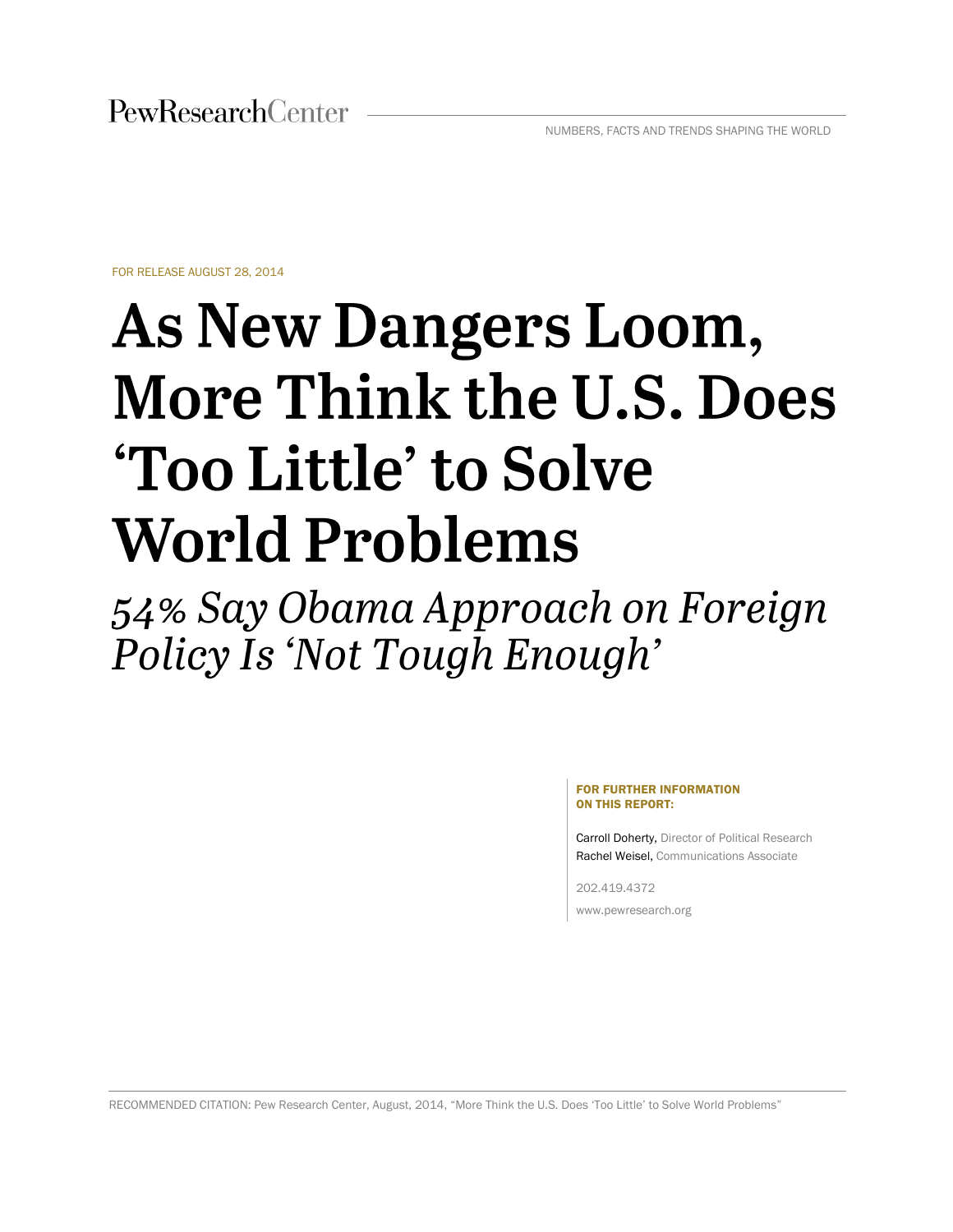# As New Dangers Loom, More Think the U.S. Does 'Too Little' to Solve World Problems

54% Say Obama Approach on Foreign Policy Is 'Not Tough Enough'

A large majority of Americans think the world is a more dangerous place than it was several years ago. And a terrorist group that was not even on the public's radar a year ago – the Islamic militants known as ISIS or ISIL – today ranks near the top of its list of U.S. security threats.

As the public's views of global threats have changed, so too have opinions about America's role in solving world problems. On balance, more continue to think the United States does too much, rather than too little, to help solve world problems. But the share saying the U.S. does too little to address global problems has nearly doubled – from 17% to 31% – since last November, while the percentage saying it is doing too much has fallen from 51% to 39%.

Republicans, Democrats and independents all are more likely to say the U.S. does too little to solve world problems, but the shift among Republicans has been striking. Last fall, 52% of Republicans said the U.S. does too much to help solve global

# Changing Opinions about U.S. Role in Solving Global Problems

*In terms of helping to solve world problems, does the United States do …*



Survey conducted August 20-24, 2014. Other/Don't know response not shown.

PEW RESEARCH CENTER/USA TODAY

problems, while just 18% said it does too little. Today, 46% of Republicans think the U.S. does too little to solve global problems, while 37% say it does too much.

The new national survey by the Pew Research Center and USA TODAY, conducted August 20-24 among 1,501 adults, finds that 65% say the world is more dangerous than it was several years ago; just 7% say the world has gotten safer while 27% say things have not changed much.

Public perceptions of the global threats confronting the United States have changed since the Pew Research Center released its major study of foreign policy attitudes – [America's Place in the World](http://www.people-press.org/2013/12/03/public-sees-u-s-power-declining-as-support-for-global-engagement-slips/)  – in December 2013. Currently, 71% view "Islamic extremist groups like al Qaeda" as a major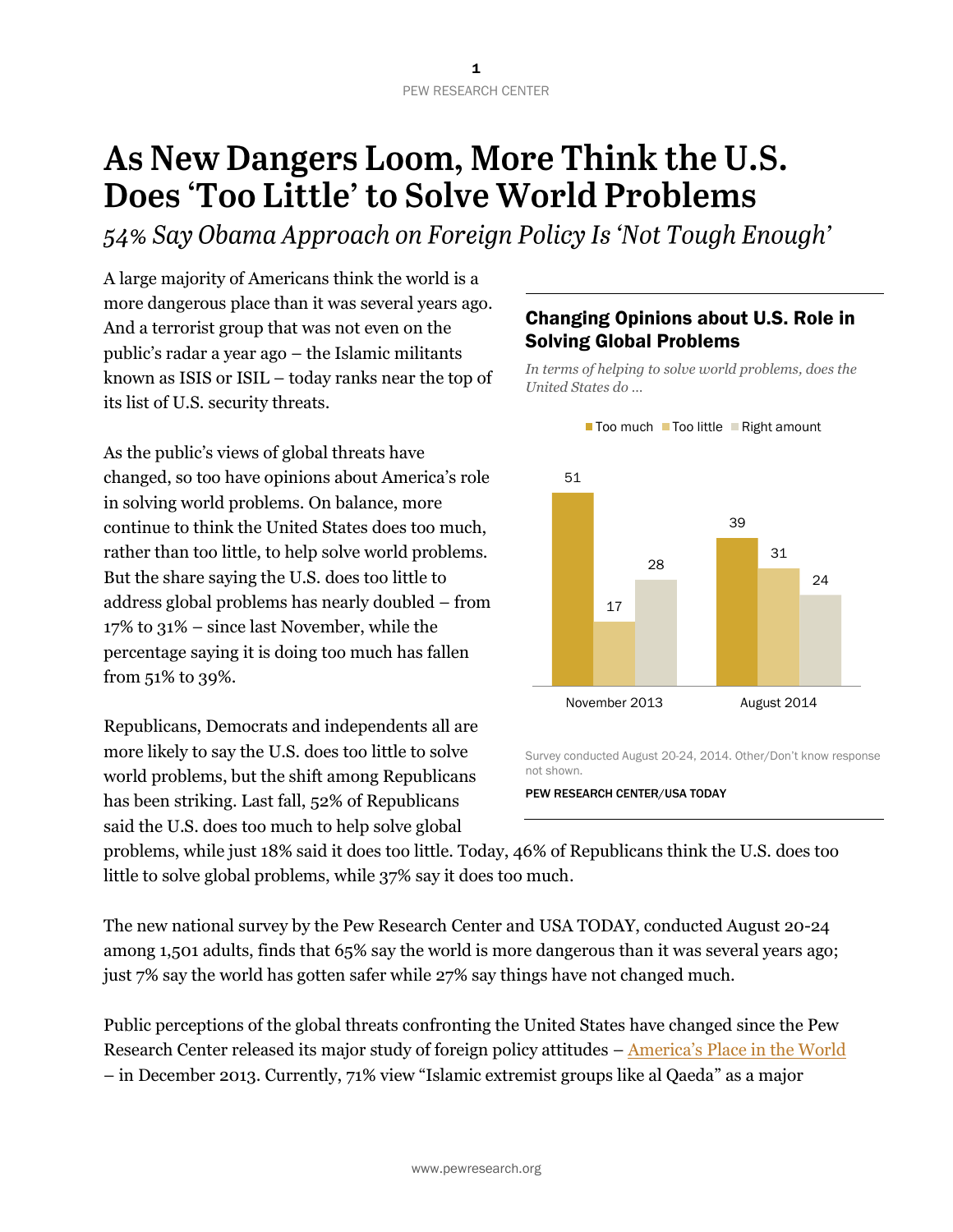threat to U.S. well-being, about the same as last year. But nearly as many (67%) say "the Islamic militant group in Iraq and Syria known as ISIS," represents a major threat.

The public generally supports U.S. airstrikes against Islamic militants in Iraq. A survey [earlier this month](http://www.people-press.org/2014/08/18/support-for-u-s-airstrikes-in-iraq-concern-about-getting-too-involved/) by the Pew Research Center and USA TODAY found that 54% approve of airstrikes against the militants while 31% disapprove.

Other ongoing international crises also draw public concern. About half (53%) regard growing tension between Russia and its neighbors as a major threat to the U.S. Last fall, when asked about growing authoritarianism in Russia, just 32% viewed that as a major threat.

# As the death toll from the

spread of the Ebola virus in West Africa grows, 52% say the rapid spread of infectious diseases is major threat to the U.S.; that is about the same percentage that views tensions between Russia and its neighbors as a major threat.

Meanwhile, the public expresses less concern about some long-standing foreign policy issues. The percentage rating Iran's nuclear program as major threat has fallen by nine points since last November (from 68% to 59%), while the share saying North Korea's nuclear program is a substantial threat has declined by 10 points (from 67% to 57%). And somewhat fewer think that China's emergence as a world power poses a major threat to the U.S. than did so last year (54% then, 48% now).

## Top Security Threats: Al Qaeda, ISIS, Iran, N. Korea

*% saying each is a "major threat" to the U.S. …*

| November 2013                             | %  | August 2014                                                        | %  |
|-------------------------------------------|----|--------------------------------------------------------------------|----|
| Islamic extremist groups like<br>al Qaeda | 75 | Islamic extremist groups like<br>al Qaeda                          | 71 |
| Cyber-attacks from other countries 70     |    | The Islamic militant group in Iraq<br>& Syria, known as ISIS       | 67 |
| Iran's nuclear program                    | 68 | Iran's nuclear program                                             | 59 |
| N. Korea's nuclear program                | 67 | N. Korea's nuclear program                                         | 57 |
| China's emergence as a<br>world power     | 54 | Growing tension between Russia<br>and its neighbors                | 53 |
| Global climate change                     | 45 | The rapid spread of infectious<br>diseases from country to country | 52 |
| Economic problems in the EU               | 37 | China's emergence as a world<br>power                              | 48 |
| Growing authoritarianism in Russia 32     |    | Global climate change                                              | 48 |
|                                           |    | The conflict between Israelis and<br>Palestinians                  | 48 |

Survey conducted August 20-24, 2014. "Cyber-attacks from other countries," "Economic problems in EU" not asked in current survey.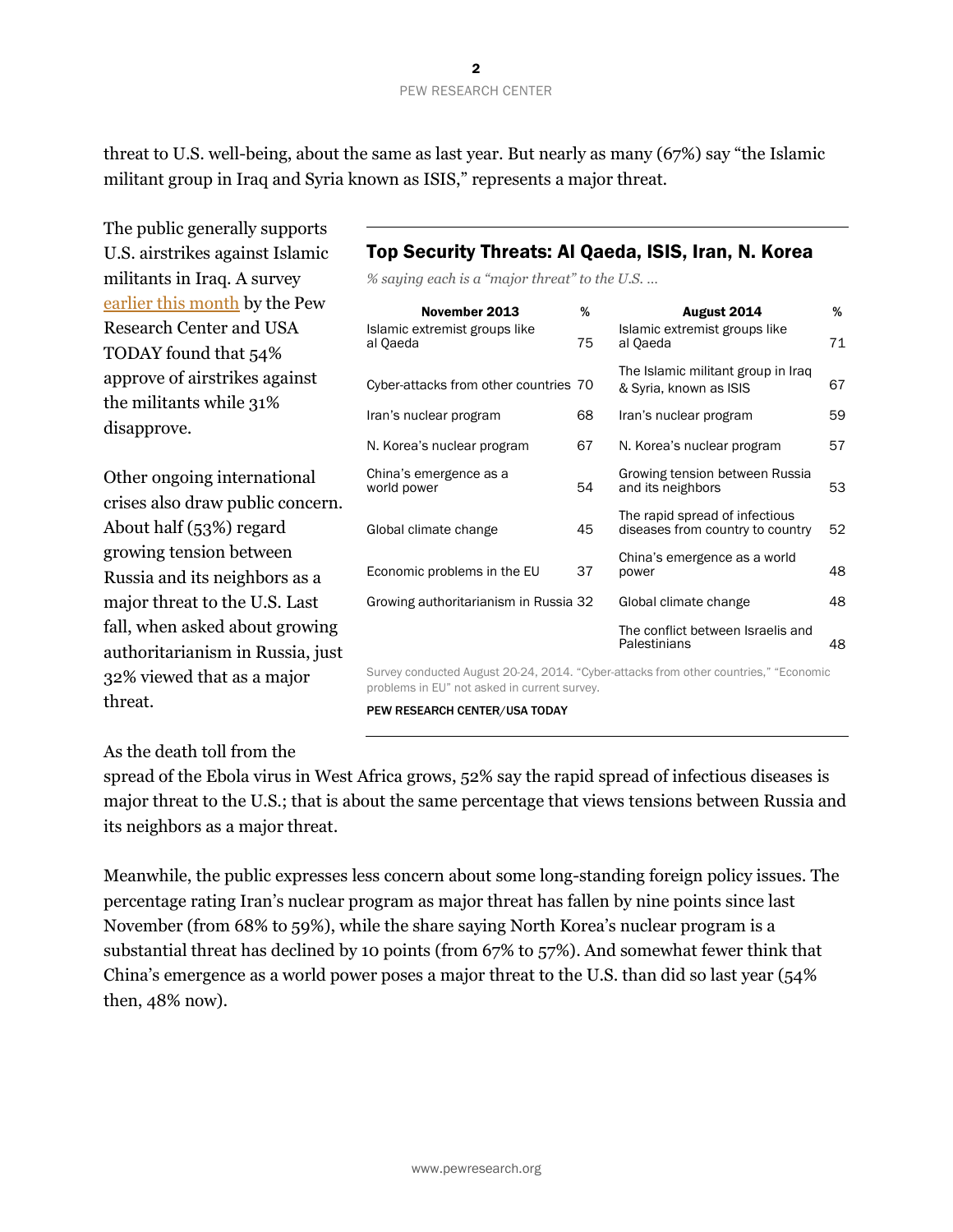Public views of U.S. global power continue to be close to a four-decade low, though these opinions also have changed modestly

since last fall.

Currently, 48% say the U.S. is a less important and powerful world leader than it was 10 years ago; 34% think the U.S. is *as* important and powerful as it was a decade ago while 15% think it is more important. In November, 53% said the U.S. was less important globally, while 27% said it was as important (17% said it was more important).

In 2009, President Obama's first year in office, opinions about U.S. global power were more mixed: 41% said the U.S. was less powerful and important than it was a decade earlier, 30% about as

# Nearly Half Say U.S. Is Less Important as a World Leader Than It Was a Decade Ago



powerful, while 25% said the U.S. was more powerful.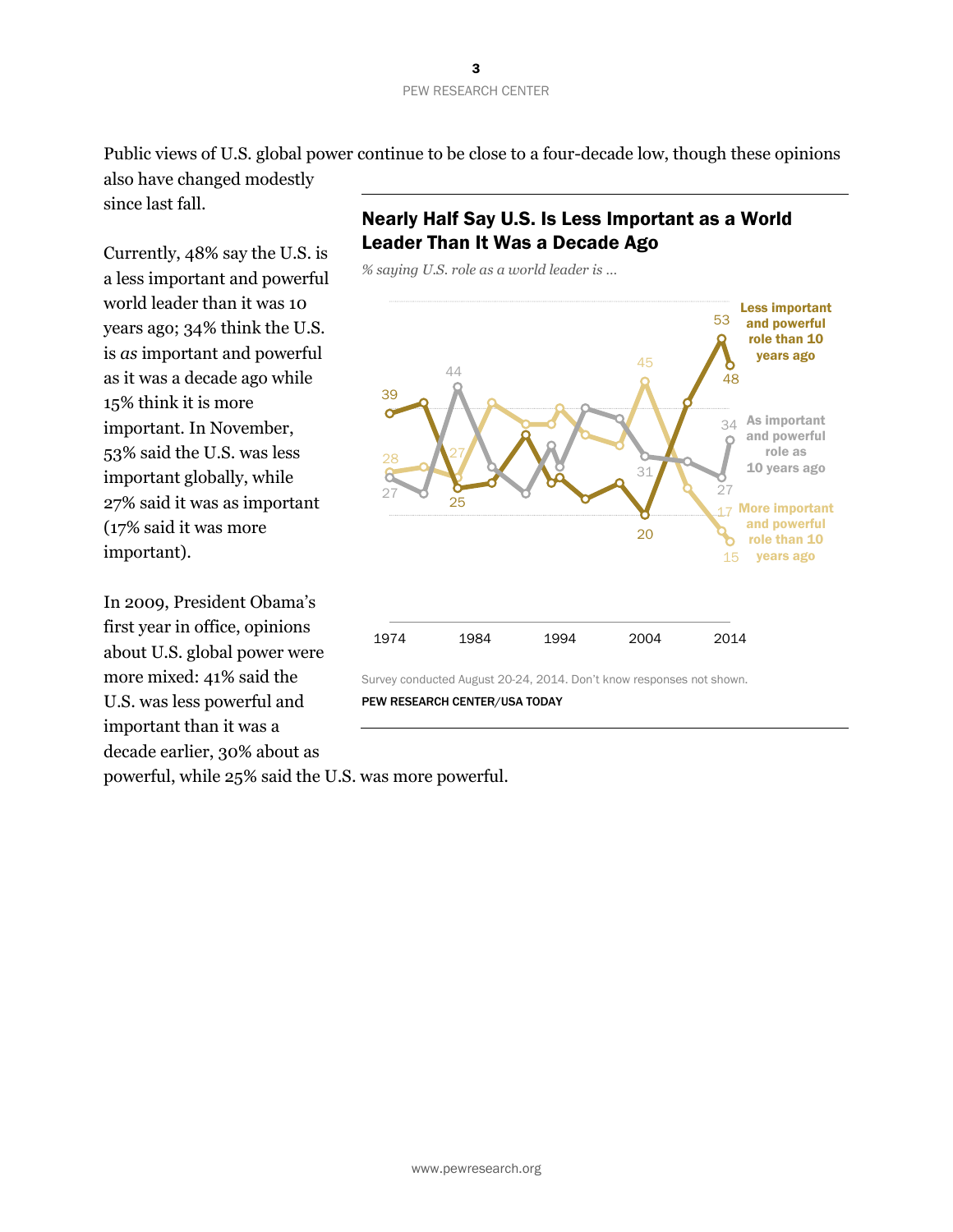Obama's approach to foreign policy continues to be viewed as not tough enough: 54% say Obama is not tough enough in his approach on foreign policy and national security issues, while 36% say his approach is about right and just 3% say he is too tough.

While these opinions are largely unchanged since last fall, in Sept. 2012, during the presidential campaign, just 41% said Obama was not tough enough in foreign policy and national security.

Obama's overall job rating remains stable: Currently 42% approve of his job performance while 50% disapprove. Obama's job rating has shown very little change all year.

Obama gets his best rating for handling race relations; nearly half approve of how he is handling race relations (48%) compared with 42% who disapprove. His ratings for handling other issues – including policy toward Israel (37% approve), the situation involving Russia and Ukraine (35%) and the situation in Iraq (35%) – are more negative than positive. (For more on opinions about the Middle East, including views of Obama's handling of the situation, see [this report.](http://www.people-press.org/2014/08/28/more-express-sympathy-for-israel-than-the-palestinians))

## More Say Obama Is 'Not Tough Enough' than 'About Right' on National Security

| Is Obama<br>when it comes to<br>foreign policy and | June<br>2009 | April<br>2010 | <b>Sept</b><br>2012 | Nov<br>2013 | Aug<br>2014 |
|----------------------------------------------------|--------------|---------------|---------------------|-------------|-------------|
| national security?                                 | %            | %             | %                   | %           | %           |
| Too tough                                          | 2            | 2             | 2                   | 5           | 3           |
| Not tough enough                                   | 38           | 47            | 41                  | 51          | 54          |
| About right                                        | 51           | 41            | 42                  | 37          | 36          |
| Don't know                                         | <u>8</u>     | 10            | 15                  | 6           | 7           |
|                                                    | 100          | 100           | 100                 | 100         | 100         |

Survey conducted August 20-24, 2014. Figures may not add to 100% because of rounding.

PEW RESEARCH CENTER/USA TODAY

# Obama Job Rating for Race Relations Higher than for Economy, Foreign Crises

| App-<br>rove | Dis- | DK.        |
|--------------|------|------------|
| %            | ℅    | %          |
| 42           | 50   | $8 = 100$  |
|              |      |            |
| 48           | 42   | $10 = 100$ |
| 39           | 55   | $6 = 100$  |
| 31           | 61   | $7 = 100$  |
| 37           | 48   | $15 = 100$ |
| 35           | 52   | $14 = 100$ |
| 35           | 56   | $9 = 100$  |
|              |      | approve    |

Survey conducted August 20-24, 2014. Figures may not add to 100% because of rounding.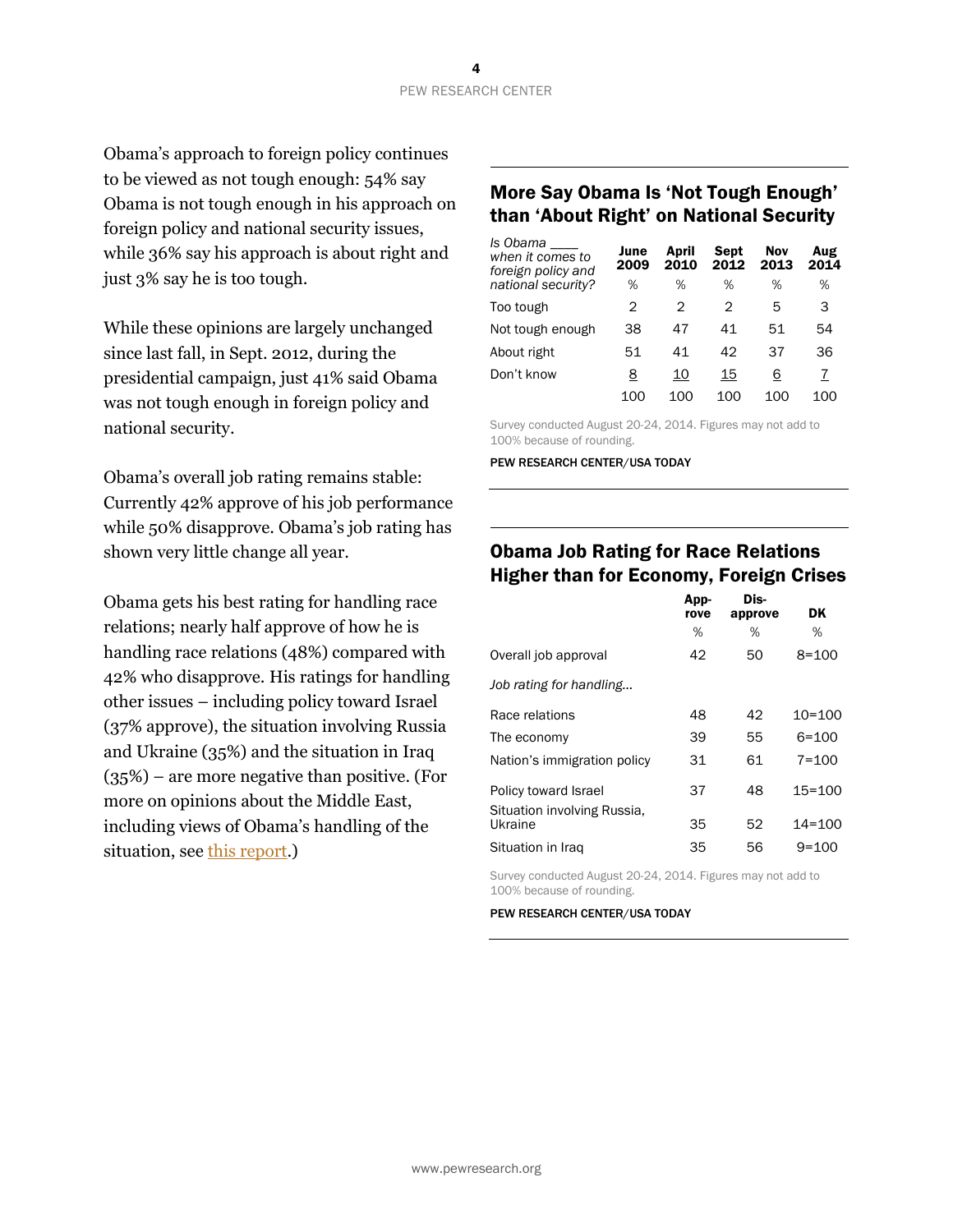# Views of U.S. Global Role and Power

Since last fall, there have been declines in the percentages of Republicans, Democrats and independents who think the U.S. does too much in the world, while increasing shares of all three groups say it does too little. But the biggest shift in opinion has come among Republicans.

Nearly twice as many Republicans as Democrats now think the United States does too little to help solve world problems (46% vs. 24%). Last fall, there were virtually no partisan differences in these opinions; just 18% of Republicans and 15% of Democrats said the U.S. did too little to solve world problems.

Tea Party Republicans' views of the U.S. role in solving world problems have changed dramatically since last November. Today, 54% of Republicans and GOP leaners who agree with the Tea Party say it does too little to help solve world problems; just 33% say it does too much. Last year, opinions were nearly the reverse: 54% of Tea Party Republicans said the U.S. did too much global problem-solving while 22% said it did too little.

## More Republicans than Democrats Say U.S. Does Too Little on Global Problems

*% saying the U.S. does \_\_\_ in helping solve world problems …*

|                    | Nov<br>2013 | Aug<br>2014 | 13-14<br>Change |
|--------------------|-------------|-------------|-----------------|
| <b>Total</b>       | %           | %           |                 |
| Too much           | 51          | 39          | $-12$           |
| Too little         | 17          | 31          | $+14$           |
| Right amount       | 28          | 24          | $-4$            |
| <b>Republicans</b> |             |             |                 |
| Too much           | 52          | 37          | $-15$           |
| Too little         | 18          | 46          | $+28$           |
| Right amount       | 26          | 14          | $-12$           |
| <b>Democrats</b>   |             |             |                 |
| Too much           | 46          | 36          | $-10$           |
| <b>Too little</b>  | 15          | 24          | $+9$            |
| Right amount       | 36          | 35          | $-1$            |
| Independents       |             |             |                 |
| Too much           | 55          | 45          | $-10$           |
| <b>Too little</b>  | 18          | 28          | $+10$           |
| Right amount       | 24          | 23          | $-1$            |

Survey conducted August 20-24, 2014. Other/Don't know responses not shown.

PEW RESEARCH CENTER/USA TODAY

By contrast, there has been far less change in the opinions of non-Tea Party Republicans. Today, a 46% plurality of non-Tea Party Republicans say the U.S. does too much to help solve world problems; last November, 52% expressed this view.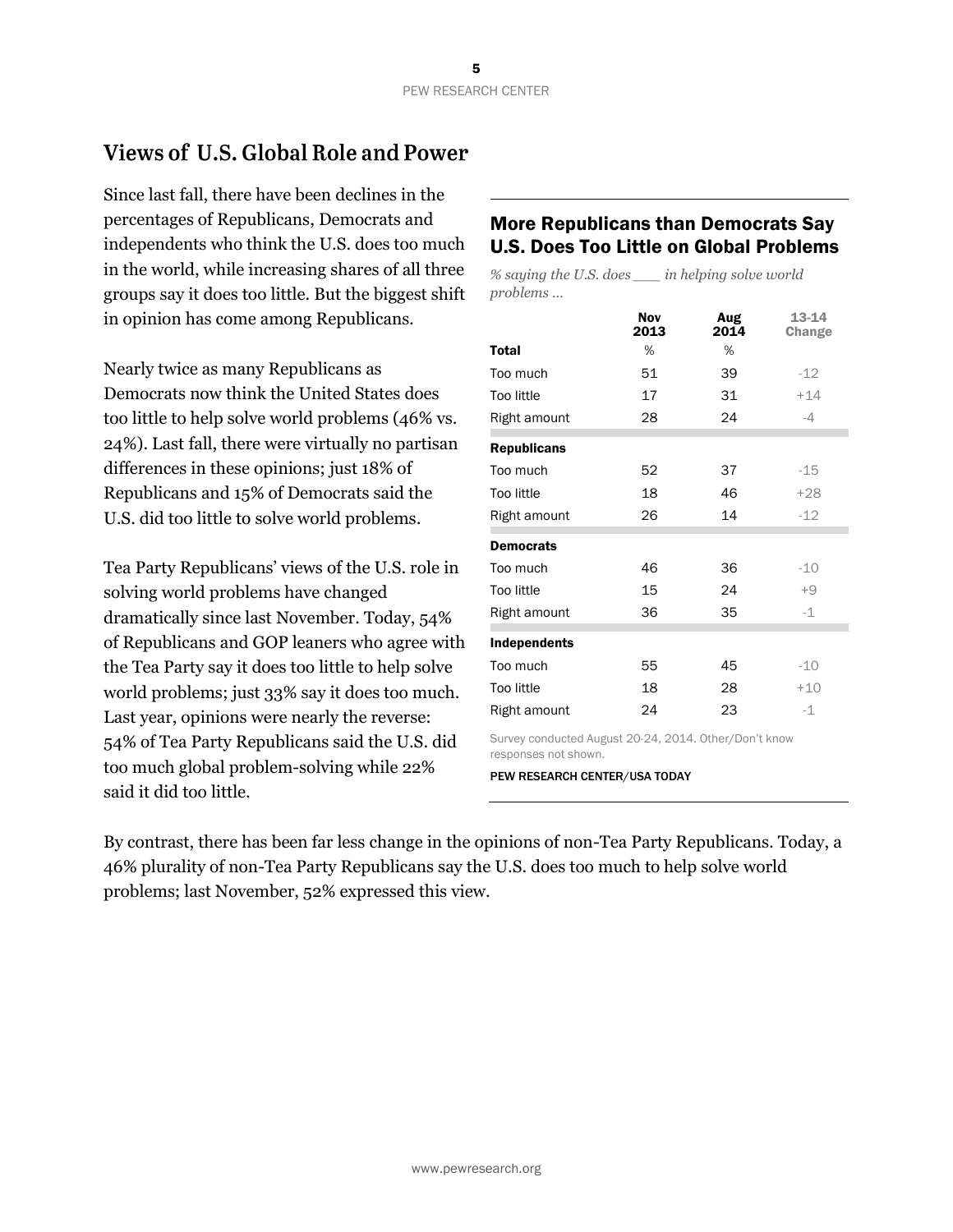Meanwhile, the public's views of U.S. power and importance have changed only modestly since last year. Currently, 48% say the U.S. plays a less important and powerful role as a world leader than it

did 10 years ago; 34% say it plays as important a role while 15% think it is more important and powerful.

Partisan differences in perceptions of U.S. global power remain large. Most Republicans (64%) and about half of independents (53%) think the U.S. is less powerful globally than it was a decade ago (when George W. Bush was president). Among Democrats, just 30% think the U.S. is less powerful and important than it was 10 years ago, while 46% say it is as important.

Among Tea Party Republicans, fully 82% think the U.S. is a less important and powerful world leader than it was a decade ago. That compares with 61% of non-Tea Party Republicans.

# Wide Partisan Differences in Views of U.S. Power, Importance

*% saying that compared to 10 years ago, the U.S.'s role as a world leader is…*

|                            | Less | <b>More</b><br>important important important | As | DK        |
|----------------------------|------|----------------------------------------------|----|-----------|
|                            | %    | %                                            | %  | %         |
| Total                      | 48   | 15                                           | 34 | $2 = 100$ |
| Republican                 | 64   | 11                                           | 24 | $1 = 100$ |
| Independent                | 53   | 14                                           | 32 | $1 = 100$ |
| Democrat                   | 30   | 22                                           | 46 | $3 = 100$ |
| Among Reps/<br>Rep leaners |      |                                              |    |           |
| Tea Party                  | 82   | 4                                            | 14 | $* = 100$ |
| Non-Tea Party              | 61   | 13                                           | 25 | $1 = 100$ |

Survey conducted August 20-24, 2014. Figures may not add to 100% because of rounding.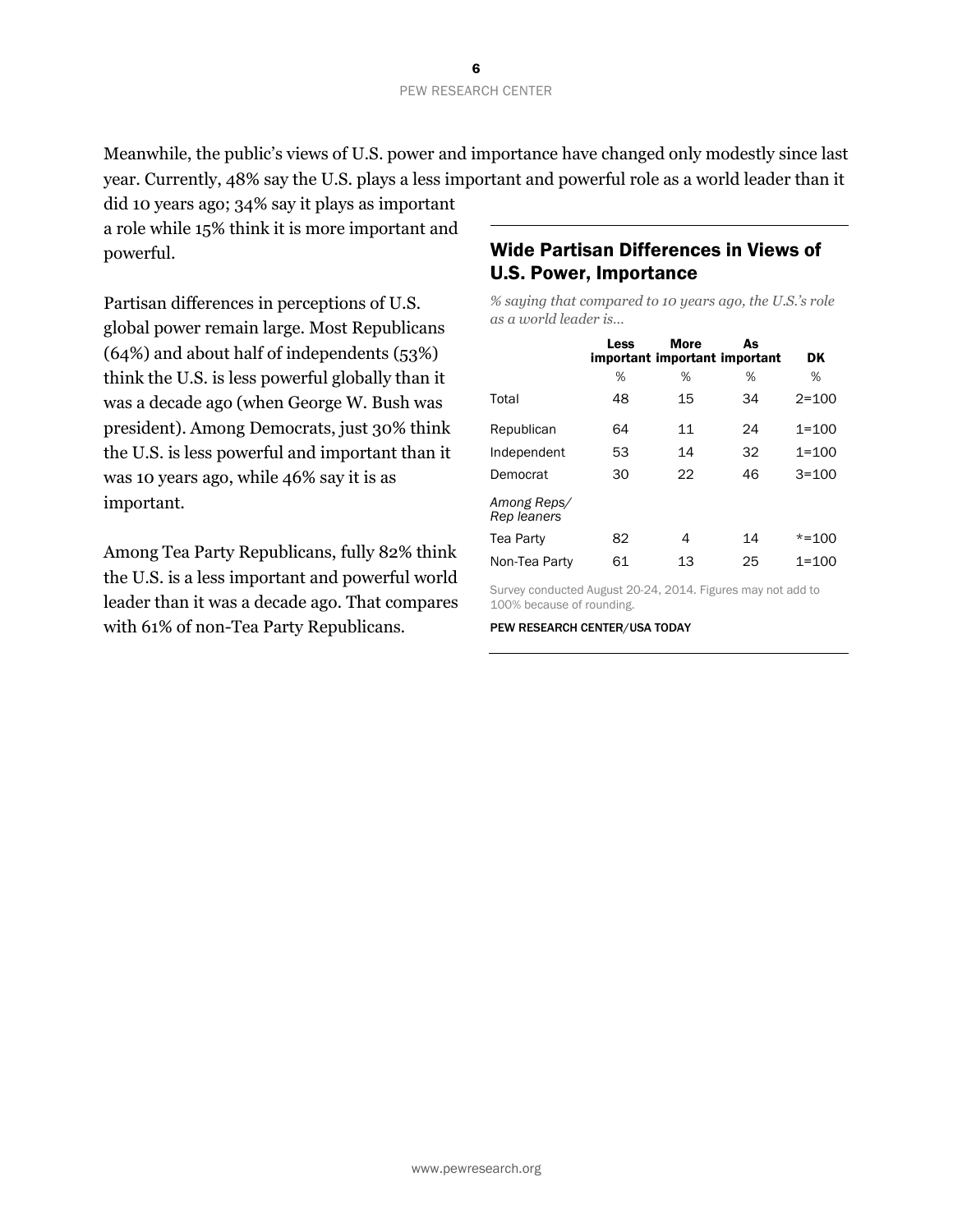*% saying each is a …*

# **ISIS Emerges as Major Threat**

Following the beheading of American journalist James Foley, two-thirds of the public (67%) cite ISIS as a major threat to the U.S. About two-in-ten (21%) name the Islamic militant group in Iraq and Syria as a "minor threat" and just 5% say it is not a threat.

Half of the sample was asked about ISIS and the other half was asked about the broader threat of "Islamic extremist groups like al Qaeda," which registered similar concern (71% major threat, 19% minor threat, 6% not a threat).

# Public's Views of Global Threats Facing the U.S.

| ■ Major threat                            | ■ Minor threat | ■ Not a threat | ∎ DK    |
|-------------------------------------------|----------------|----------------|---------|
| Islamic extremist groups like<br>al Qaeda |                | 71             | 19<br>6 |
| ISIS militant group                       |                | 67             | 5<br>21 |
| Iran's nuclear program                    |                | 59             | 28<br>9 |
| N. Korea's nuclear program                |                | 57             | 30<br>9 |
| Tension between Russia & neighbors        | 53             |                | 8<br>35 |
| Spread of infectious diseases             | 52             |                | 6<br>40 |
| China's emergence as a world power        | 48             | 33             | 14      |
| Global climate change                     | 48             | 30             | 20      |
| Israeli-Palestinian conflict              | 48             | 33             | 13      |

Survey conducted August 20-24, 2014. Figures may not add to 100% because of rounding. PEW RESEARCH CENTER/USA TODAY

In light of the Ebola outbreak in West Africa, roughly half (52%) believe the spread of infectious diseases between countries is a major threat and four-in-ten (40%) label it a minor threat. However, the public shows less concern today about the international spread of diseases than it did in May 2001: About two-thirds (66%) then said it was a major threat, following an outbreak of foot-and-mouth disease in the U.K. and the ongoing "mad cow disease" crisis.

About half (48%) label the continuing conflict between the Israelis and the Palestinians as a major threat to the U.S. The same share rates China's emergence as a world power and global climate change as major threats.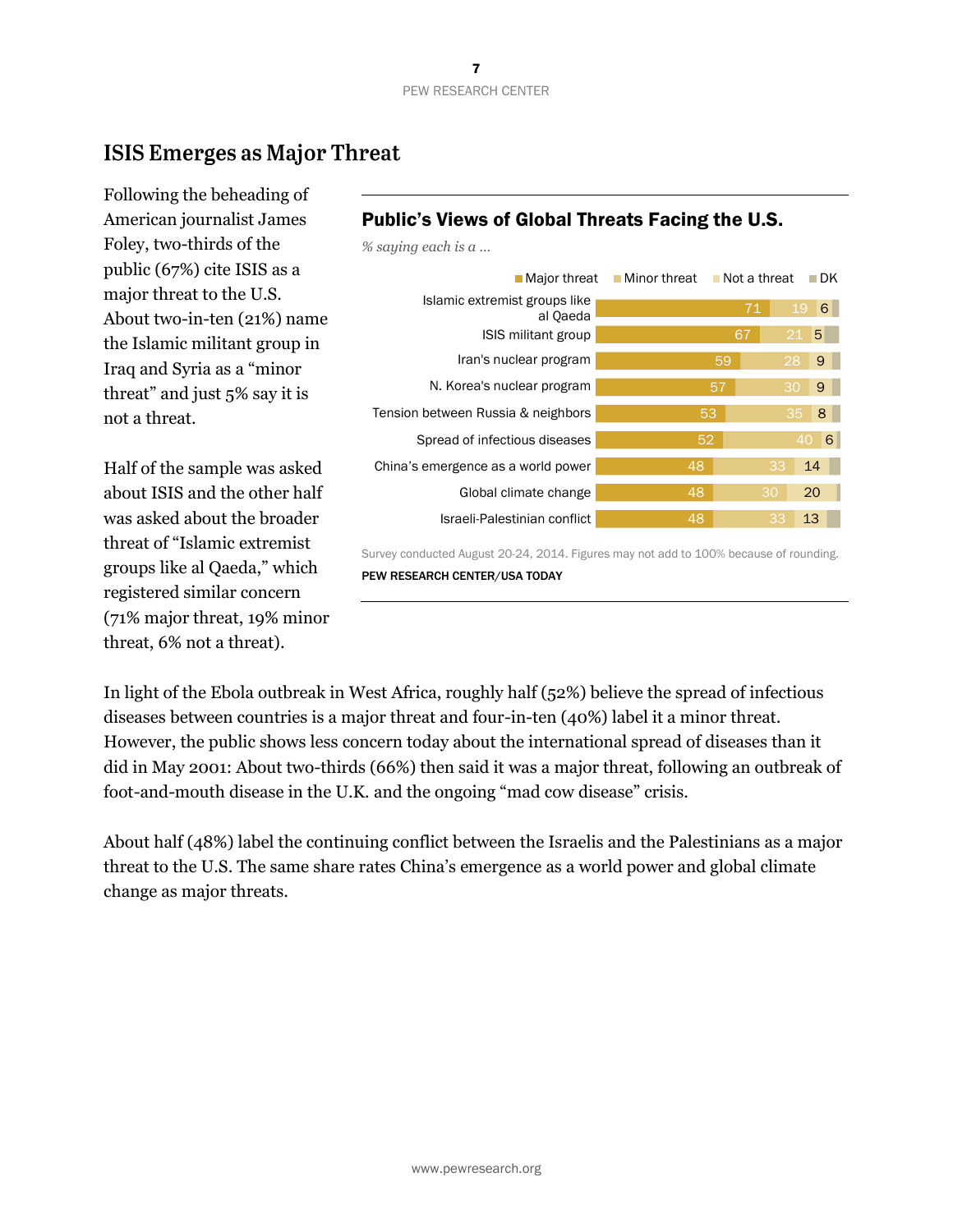The public's concerns have shifted over the past nine months. Today, more than half (53%) say that growing tension between Russia and its neighbors poses a major threat to the U.S. Last November, months before Russia seized control of Ukraine's Crimea region, just about one-in-

three (32%) named "growing authoritarianism in Russia" as a major threat.

Since November, concerns about Iran's and North Korea's nuclear programs have decreased. Roughly six-in-ten (59%) say Iran's nuclear program is a major threat, down from 68% in November. And concerns about North Korea's nuclear program have dropped 10 points, from 67% labeling it a major threat to 57% today.

Republicans are more likely than Democrats and independents to see Islamic extremist groups, Iran's nuclear program, China's emergence as a world power and the Israel-Palestinian conflict as major threats to the U.S. On the other hand, global climate change registers for Democrats as among the greatest threats to the U.S. (68% major). By comparison, just 25% of Republicans see global climate change as a major threat to the U.S.

# Partisan Differences in Views of Global Threats

*% saying each is a 'major threat' to the U.S.*

|                                                                    |          |          |          | R-D   |
|--------------------------------------------------------------------|----------|----------|----------|-------|
|                                                                    | Rep<br>% | Dem<br>% | Ind<br>% | diff  |
|                                                                    |          |          |          |       |
| Iran's nuclear program                                             | 74       | 56       | 54       | $+18$ |
| China's emergence as a world<br>power                              | 60       | 43       | 46       | $+17$ |
| The conflict between Israelis and<br>Palestinians                  | 60       | 44       | 45       | $+16$ |
| Islamic extremist groups like al<br>Oaeda                          | 80       | 67       | 69       | $+13$ |
| The Islamic militant group in Iraq<br>& Syria, known as ISIS       | 78       | 65       | 63       | $+13$ |
| N. Korea's nuclear program                                         | 63       | 58       | 54       | $+5$  |
| Growing tension between Russia<br>and its neighbors                | 54       | 54       | 52       | Ω     |
| The rapid spread of infectious<br>diseases from country to country | 49       | 55       | 50       | $-6$  |
| Global climate change                                              | 25       | 68       | 44       | -43   |
| Survey conducted August 20-24, 2014.                               |          |          |          |       |
| PEW RESEARCH CENTER/USA TODAY                                      |          |          |          |       |

As in prior surveys on international threats, most Republicans say that global climate change is either a minor threat (32%) or not a threat (40%) to the U.S. Among Republicans and GOP leaners, most (62%) who agree with the Tea Party say that global climate change is "not a threat." Non-Tea Party Republicans are divided: 39% think global climate change is a minor threat, 33% say it is a major threat and 25% say it is not a threat.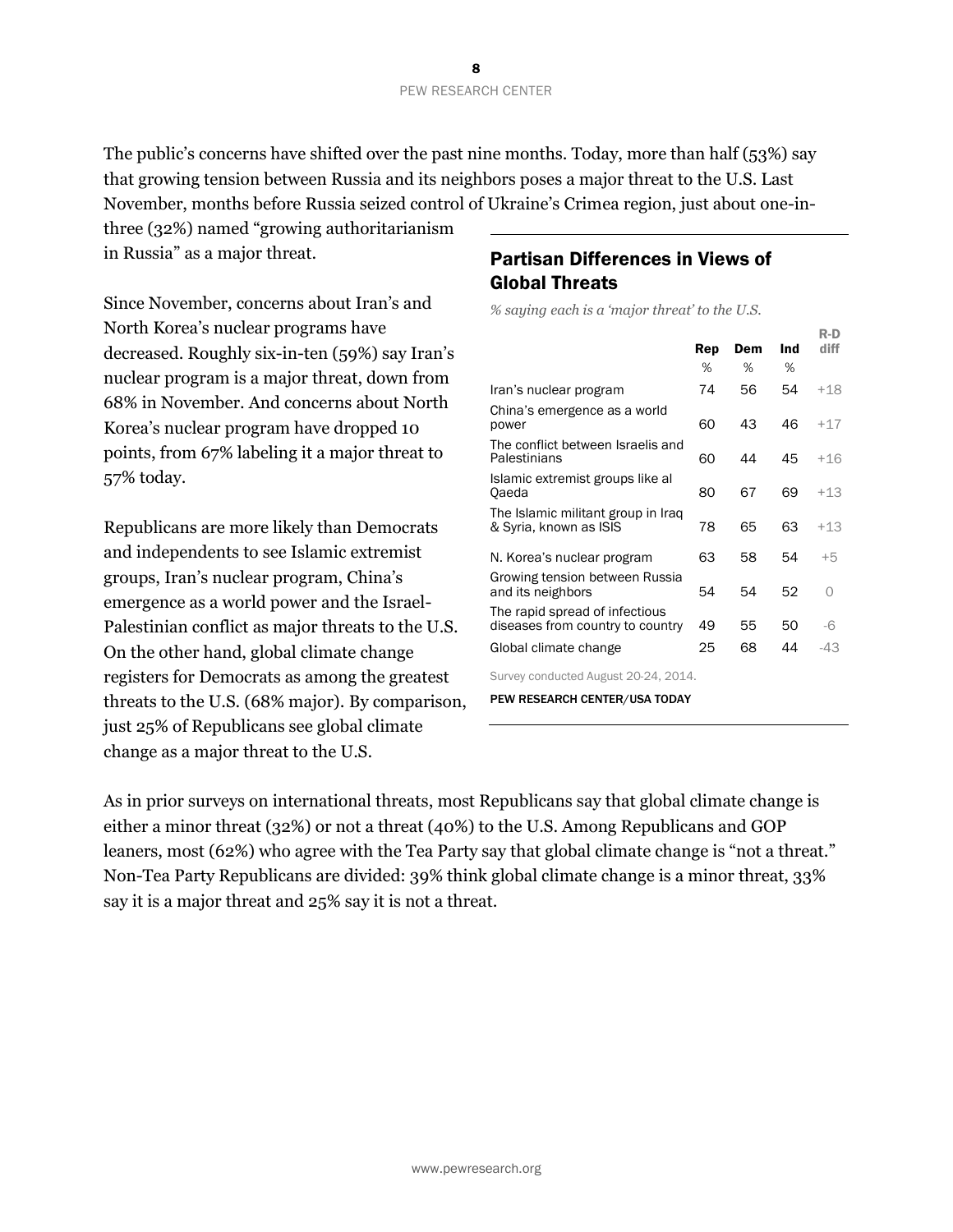The emerging threat of ISIS, also known as ISIL or the Islamic State, especially concerns Republicans and older adults.

Nearly eight-in-ten Republicans (78%) label ISIS as a major threat, compared with 65% of Democrats and 63% of independents. Among Republicans and those who lean Republican, Tea Party supporters are the most concerned — 91% say ISIS is a major threat, compared with 72% of those who do not agree with the Tea Party.

As with many other international concerns, adults ages 50 and older are more likely than younger adults to call ISIS a major threat. About three-quarters of older adults say ISIS is a major threat, compared with 61% of adults 30-49 and 57% of those younger than 30.

## Nine-in-Ten Tea Party Republicans Describe ISIS as a 'Major Threat'

*% saying ISIS is a …*

|                           | <b>Major</b><br>threat | <b>Minor</b><br>threat | Not a<br>threat | DK        |
|---------------------------|------------------------|------------------------|-----------------|-----------|
|                           | %                      | %                      | %               | %         |
| Total                     | 67                     | 21                     | 5               | $6 = 100$ |
| Men                       | 65                     | 25                     | 6               | $4 = 100$ |
| Women                     | 70                     | 18                     | 5               | $8 = 100$ |
| 18-29                     | 57                     | 29                     | 8               | $6 = 100$ |
| 30-49                     | 61                     | 23                     | $\overline{7}$  | $8 = 100$ |
| 50-64                     | 75                     | 19                     | 4               | $2 = 100$ |
| 65+                       | 78                     | 12                     | 2               | $8 = 100$ |
| College grad+             | 70                     | 23                     | 4               | $4 = 100$ |
| Some college              | 66                     | 22                     | 6               | $6 = 100$ |
| HS or less                | 66                     | 20                     | 6               | $8 = 100$ |
| Republican                | 78                     | 15                     | 3               | $4 = 100$ |
| Democrat                  | 65                     | 24                     | 5               | $5 = 100$ |
| Independent               | 63                     | 25                     | 6               | $6 = 100$ |
| Among Reps/Rep<br>leaners |                        |                        |                 |           |
| Tea Party                 | 91                     | 6                      | 2               | $1 = 100$ |
| Non-Tea Party             | 72                     | 22                     | $\overline{2}$  | $4 = 100$ |
|                           |                        |                        |                 |           |

Survey conducted August 20-24, 2014. Figures may not add to 100% because of rounding.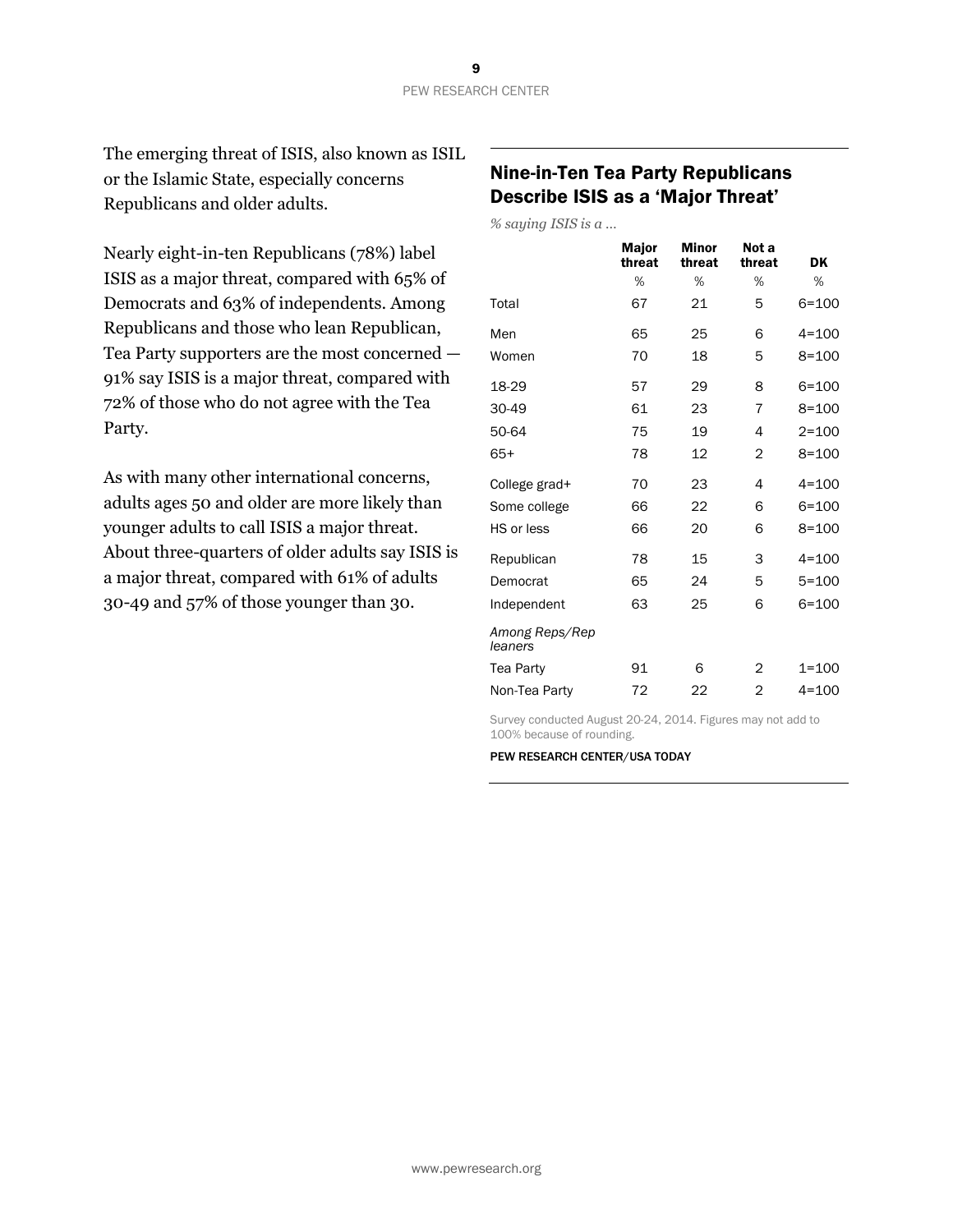Aside from the specific threat posed by ISIS, most Americans think that militant forms of Islam are on the rise in the Middle East. Nearly six-in-ten (63%) say that, in thinking about the long-term future of the Middle East, they expect militant forms of Islam to grow in influence. Just 25% say militant Islam will decline in influence.

As with opinions about ISIS, there are age and partisan differences in views of whether militant Islam will grow in influence. Twothirds of those 65 and older (66%) anticipate that militant forms of Islam will grow in influence, compared with 54% of those under 30. And while 75% of Republicans and 67% of independents think militant Islam will grow in influence, only about half of Democrats (53%) agree.

## Majority Thinks Militant Forms of Islam Will Gain Influence in Middle East

*Thinking about long-term future of the Middle East, will militant forms of Islam \_\_\_\_ in influence?*

|               | Grow | <b>Decline</b> | Other/<br>DK |
|---------------|------|----------------|--------------|
|               | %    | %              | ℅            |
| Total         | 63   | 25             | $12 = 100$   |
| 18-29         | 54   | 37             | $9 = 100$    |
| 30-49         | 59   | 28             | 13=100       |
| 50-64         | 72   | 19             | $9 = 100$    |
| 65+           | 66   | 16             | $17 = 100$   |
| College grad+ | 70   | 21             | $9 = 100$    |
| Some college  | 62   | 27             | $11 = 100$   |
| HS or less    | 58   | 27             | $15 = 100$   |
| Republican    | 75   | 18             | $7 = 100$    |
| Democrat      | 53   | 33             | $14 = 100$   |
| Independent   | 67   | 23             | 10=100       |

Survey conducted August 20-24, 2014. Figures may not add to 100% because of rounding.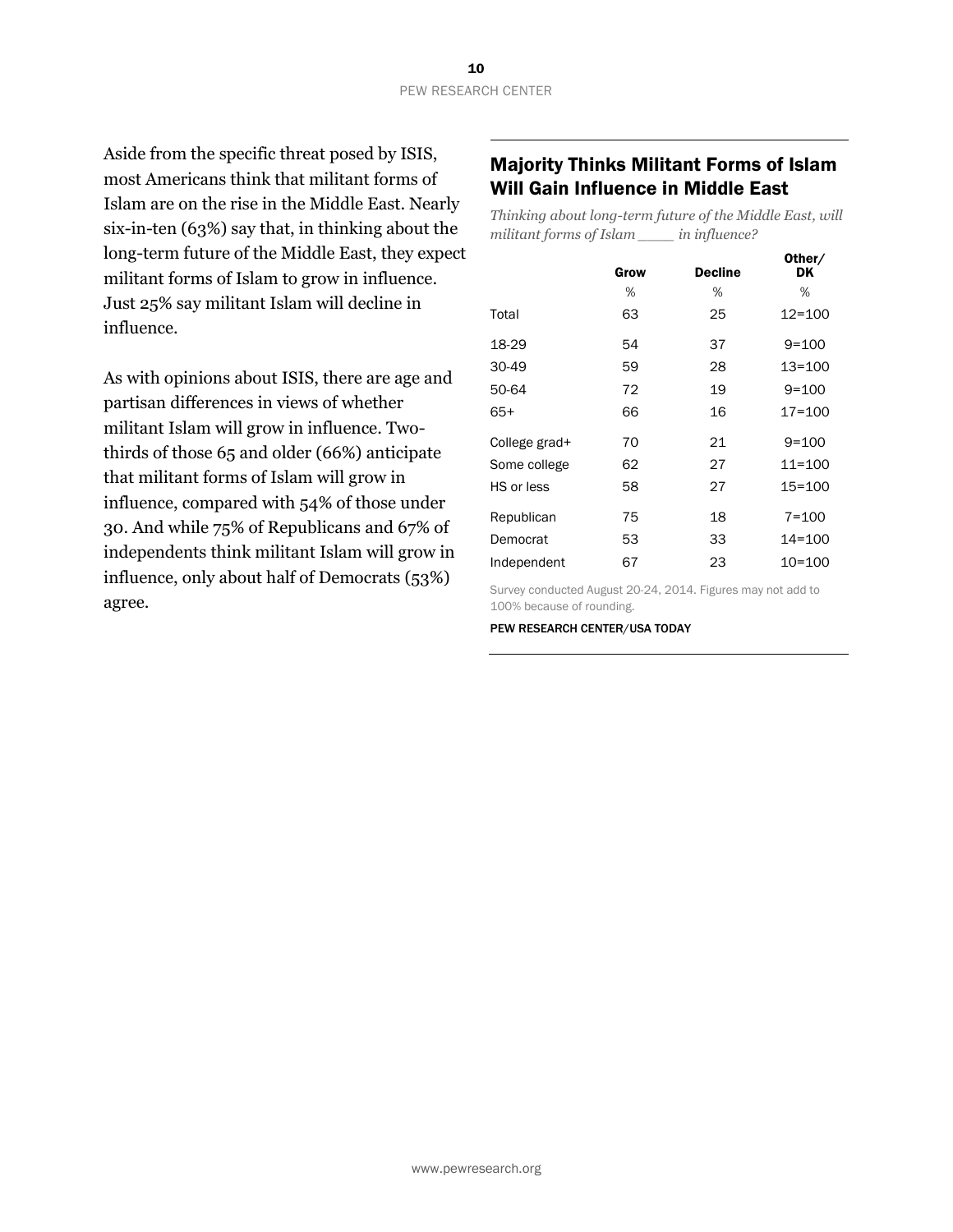# **Obama's Approach on Foreign Policy**

Overall, 54% say Obama's approach to foreign policy and national security issues is not tough enough, while 36% say the president's approach is about right and just 3% say it is too tough. The

share saying Obama's approach to security issues is not tough enough has increased 13 points since Sept. 2012.

Majorities of whites (60%) and independents (56%) say Obama is not tough enough in dealing with foreign policy and national security. Older Americans also are skeptical of Obama's approach to foreign policy issues: Among those 30-49, 50-64 and 65 and older, more view his national security policy as not tough enough than about right. Those younger than 30 are divided: 45% say his approach is not tough enough, while 42% say it is about right.

Liberal Democrats offer strongly positive assessments of Obama's foreign policy: 66% say his approach is about right while just 26% think it is not tough enough. But among conservative and moderate Democrats, 52% say Obama's policies are about right and 40% say they are not tough enough.

## Most Whites, Independents Say Obama Is Not Tough Enough on Security Issues

*% saying Barack Obama is \_\_\_\_ in his approach to foreign policy and national security issues ...*

|               | Too<br>tough   | Not tough<br>enough | About<br>right | DK         |
|---------------|----------------|---------------------|----------------|------------|
|               | %              | %                   | %              | %          |
| Total         | 3              | 54                  | 36             | $7 = 100$  |
| White         | $\overline{2}$ | 60                  | 32             | $7 = 100$  |
| <b>Black</b>  | 7              | 40                  | 51             | $3 = 100$  |
| Hispanic      | 5              | 41                  | 44             | $10 = 100$ |
| 18-29         | 7              | 45                  | 42             | $6 = 100$  |
| 30-49         | 4              | 51                  | 37             | $9 = 100$  |
| 50-64         | 1              | 60                  | 32             | $7 = 100$  |
| $65+$         | $\overline{2}$ | 61                  | 31             | $6 = 100$  |
| College grad+ | $\overline{2}$ | 46                  | 47             | $5 = 100$  |
| Some college  | 3              | 56                  | 33             | $7 = 100$  |
| HS or less    | 4              | 57                  | 30             | $8 = 100$  |
| Republican    | $\overline{2}$ | 77                  | 16             | $5 = 100$  |
| Conservative  | $\mathbf{1}$   | 81                  | 14             | $4 = 100$  |
| Mod/Liberal   | 5              | 72                  | 20             | $3 = 100$  |
| Independent   | 3              | 56                  | 33             | $8 = 100$  |
| Democrat      | 4              | 34                  | 56             | $5 = 100$  |
| Conserv/Mod   | 4              | 40                  | 52             | $5 = 100$  |
| Liberal       | 6              | 26                  | 66             | $2 = 100$  |

Survey conducted August 20-24, 2014. Figures may not add to 100% because of rounding. Whites and blacks include only those who are not Hispanic; Hispanics are of any race.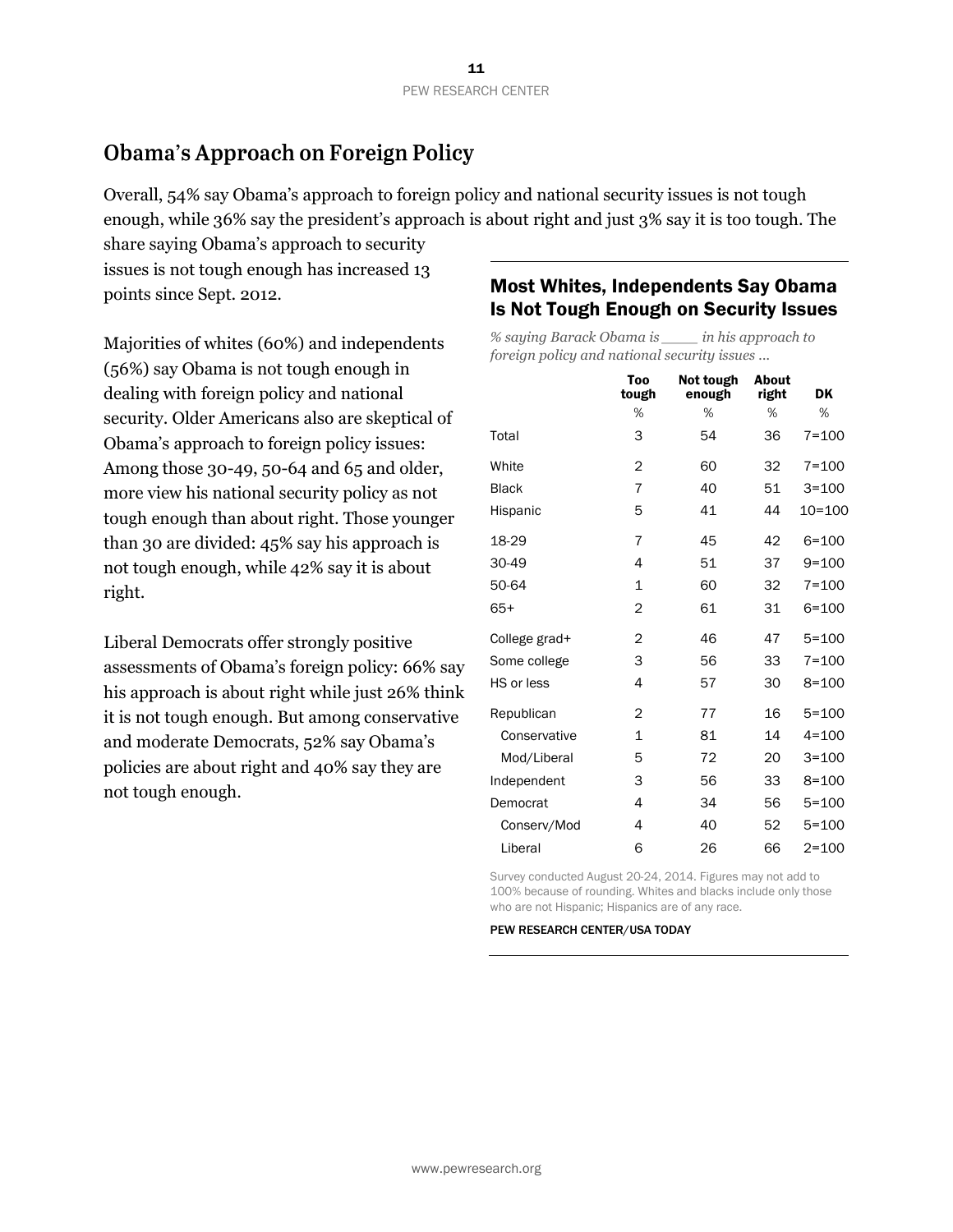# About the Survey

The analysis in this report is based on telephone interviews conducted August 20-24, 2014 among a national sample of 1,501 adults, 18 years of age or older, living in all 50 U.S. states and the District of Columbia (600 respondents were interviewed on a landline telephone, and 901 were interviewed on a cell phone, including 487 who had no landline telephone). The survey was conducted under the direction of Abt SRBI. A combination of landline and cell phone random digit dial samples were used; both samples were provided by Survey Sampling International. Interviews were conducted in English and Spanish. Respondents in the landline sample were selected by randomly asking for the youngest adult male or female who is now at home. Interviews in the cell sample were conducted with the person who answered the phone, if that person was an adult 18 years of age or older. For detailed information about our survey methodology, see [http://people](http://people-press.org/methodology/)[press.org/methodology/](http://people-press.org/methodology/)

The combined landline and cell phone sample are weighted using an iterative technique that matches gender, age, education, race, Hispanic origin and nativity and region to parameters from the 2012 Census Bureau's American Community Survey and population density to parameters from the Decennial Census. The sample also is weighted to match current patterns of telephone status (landline only, cell phone only, or both landline and cell phone), based on extrapolations from the 2013 National Health Interview Survey. The weighting procedure also accounts for the fact that respondents with both landline and cell phones have a greater probability of being included in the combined sample and adjusts for household size among respondents with a landline phone. Sampling errors and statistical tests of significance take into account the effect of weighting.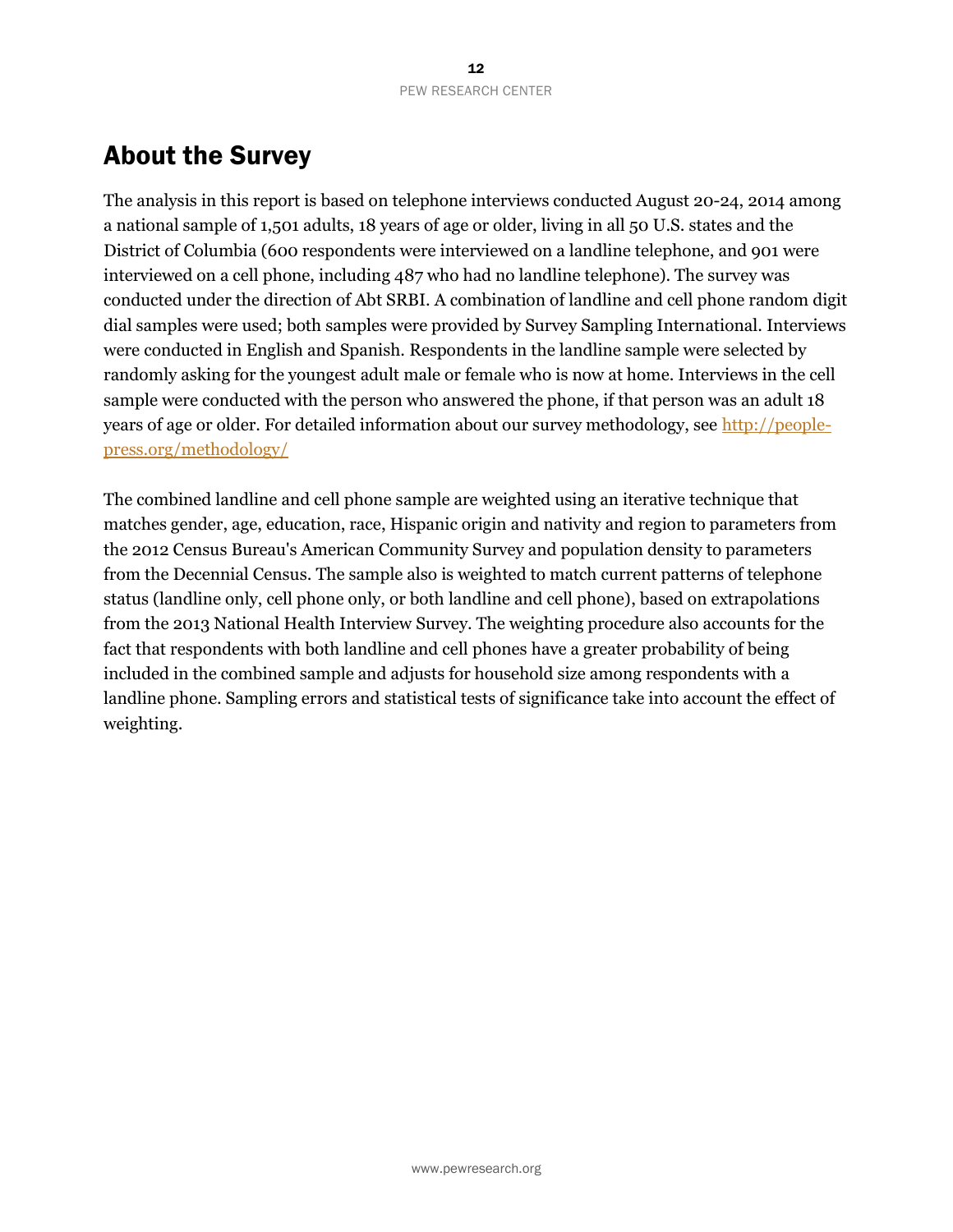| Group              | <b>Unweighted</b><br>sample size | Plus or minus          |
|--------------------|----------------------------------|------------------------|
| Total sample       | 1,501                            | 2.9 percentage points  |
| Republican         | 382                              | 5.8 percentage points  |
| Conserv Rep        | 268                              | 6.9 percentage points  |
| Mod/Lib Rep        | 110                              | 10.8 percentage points |
| Independent        | 534                              | 4.9 percentage points  |
| Democrat           | 473                              | 5.2 percentage points  |
| Conserv/Mod Dem    | 244                              | 7.2 percentage points  |
| Liberal Dem        | 210                              | 7.8 percentage points  |
| Among Rep/Rep lean |                                  |                        |
| Tea Party          | 234                              | 7.4 percentage points  |
| Non-Tea Party      | 357                              | 6.0 percentage points  |
| 18-29 years old    | 236                              | 7.4 percentage points  |
| 30-49              | 412                              | 5.6 percentage points  |
| 50-64              | 422                              | 5.5 percentage points  |
| $65+$              | 405                              | 5.6 percentage points  |

The following table shows the unweighted sample sizes and the error attributable to sampling that would be expected at the 95% level of confidence for different groups in the survey:

Sample sizes and sampling errors for other subgroups are available upon request.

In addition to sampling error, one should bear in mind that question wording and practical difficulties in conducting surveys can introduce error or bias into the findings of opinion polls.

© Pew Research Center, 2014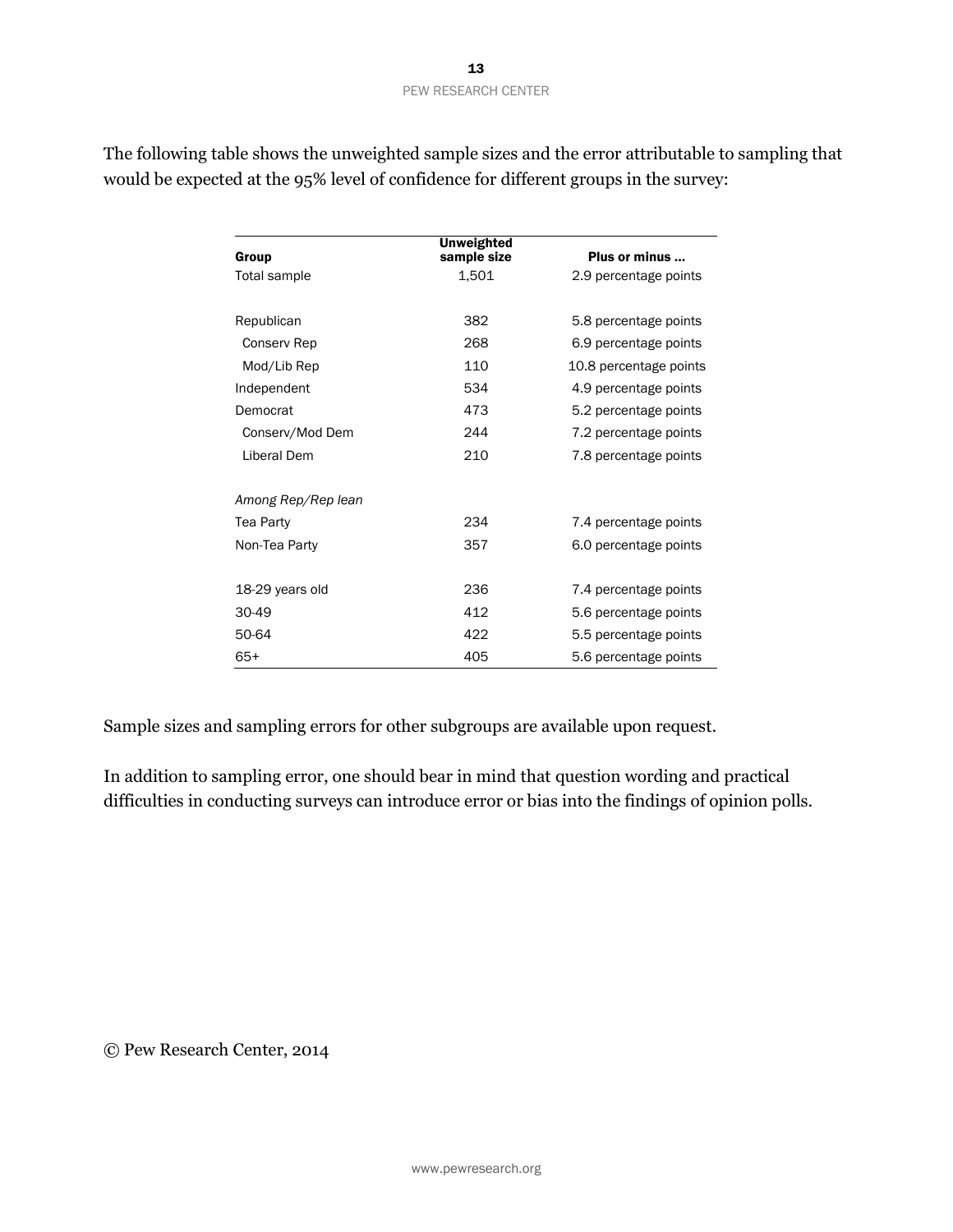#### **PEW RESEARCH CENTER FOR THE PEOPLE & THE PRESS/USA TODAY AUGUST 2014 POLITICAL SURVEY FINAL TOPLINE August 20-24, 2014 N=1,501**

#### **RANDOMIZE Q.1 AND Q.2**

#### **ASK ALL:**

Q.1 Do you approve or disapprove of the way Barack Obama is handling his job as President? **[IF DK ENTER AS DK. IF DEPENDS PROBE ONCE WITH:** Overall do you approve or disapprove of the way Barack Obama is handling his job as President? **IF STILL DEPENDS ENTER AS DK]**

|                        |         | Dis-           | (VOL.) |                    |         | Dis-           | (VOL.) |
|------------------------|---------|----------------|--------|--------------------|---------|----------------|--------|
|                        | Approve | Approve DK/Ref |        |                    | Approve | Approve DK/Ref |        |
| Aug 20-24, 2014 (U)    | 42      | 50             | 8      | May 5-8, 2011      | 50      | 39             | 11     |
| Jul 8-14, 2014         | 44      | 49             | 6      | May 2, 2011 (WP)   | 56      | 38             | 6      |
| Apr 23-27, 2014 $(U)$  | 44      | 50             | 7      | Mar 30-Apr 3, 2011 | 47      | 45             | 8      |
| Feb 27-Mar 16, 2014    | 44      | 49             | 7      | Feb 22-Mar 1, 2011 | 51      | 39             | 10     |
| Feb 14-23, 2014        | 44      | 48             | 8      | Feb 2-7, 2011      | 49      | 42             | 9      |
| Jan 15-19, 2014 (U)    | 43      | 49             | 8      | Jan 5-9, 2011      | 46      | 44             | 10     |
| Dec $3-8$ , $2013$ (U) | 45      | 49             | 6      | Dec 1-5, 2010      | 45      | 43             | 13     |
| Oct 30-Nov 6, 2013     | 41      | 53             | 6      | Nov 4-7, 2010      | 44      | 44             | 12     |
| Oct 9-13, 2013         | 43      | 51             | 6      | Oct 13-18, 2010    | 46      | 45             | 9      |
| Sep 4-8, 2013 (U)      | 44      | 49             | 8      | Aug 25-Sep 6, 2010 | 47      | 44             | 9      |
| Jul 17-21, 2013        | 46      | 46             | 7      | Jul 21-Aug 5, 2010 | 47      | 41             | 12     |
| Jun 12-16, 2013        | 49      | 43             | 7      | Jun 8-28, 2010     | 48      | 41             | 11     |
| May 1-5, 2013          | 51      | 43             | 6      | Jun 16-20, 2010    | 48      | 43             | 9      |
| Mar 13-17, 2013        | 47      | 46             | 8      | May 6-9, 2010      | 47      | 42             | 11     |
| Feb 13-18, 2013 (U)    | 51      | 41             | 7      | Apr 21-26, 2010    | 47      | 42             | 11     |
| Jan 9-13, 2013         | 52      | 40             | 7      | Apr 8-11, 2010     | 48      | 43             | 9      |
| Dec 5-9, 2012          | 55      | 39             | 6      | Mar 10-14, 2010    | 46      | 43             | 12     |
| Jun 28-Jul 9, 2012     | 50      | 43             | 7      | Feb 3-9, 2010      | 49      | 39             | 12     |
| Jun 7-17, 2012         | 47      | 45             | 8      | Jan 6-10, 2010     | 49      | 42             | 10     |
| May 9-Jun 3, 2012      | 46      | 42             | 11     | Dec 9-13, 2009     | 49      | 40             | 11     |
| Apr 4-15, 2012         | 46      | 45             | 9      | Oct 28-Nov 8, 2009 | 51      | 36             | 13     |
| Mar 7-11, 2012         | 50      | 41             | 9      | Sep 30-Oct 4, 2009 | 52      | 36             | 12     |
| Feb 8-12, 2012         | 47      | 43             | 10     | Sep 10-15, 2009    | 55      | 33             | 13     |
| Jan 11-16, 2012        | 44      | 48             | 8      | Aug 20-27, 2009    | 52      | 37             | 12     |
| Dec 7-11, 2011         | 46      | 43             | 11     | Aug 11-17, 2009    | 51      | 37             | 11     |
| Nov 9-14, 2011         | 46      | 46             | 8      | Jul 22-26, 2009    | 54      | 34             | 12     |
| Sep 22-Oct 4, 2011     | 43      | 48             | 9      | Jun 10-14, 2009    | 61      | 30             | 9      |
| Aug 17-21, 2011        | 43      | 49             | 7      | Apr 14-21, 2009    | 63      | 26             | 11     |
| Jul 20-24, 2011        | 44      | 48             | 8      | Mar 31-Apr 6, 2009 | 61      | 26             | 13     |
| Jun 15-19, 2011        | 46      | 45             | 8      | Mar 9-12, 2009     | 59      | 26             | 15     |
| May 25-30, 2011        | 52      | 39             | 10     | Feb 4-8, 2009      | 64      | 17             | 19     |

**See past presidents' approval trends:** [George W. Bush,](http://www.people-press.org/files/legacy-questionnaires/483.pdf) [Bill Clinton](http://www.people-press.org/files/legacy-questionnaires/18.pdf)

**QUESTIONS 2-3 HELD FOR FUTURE RELEASE NO QUESTIONS 4-12**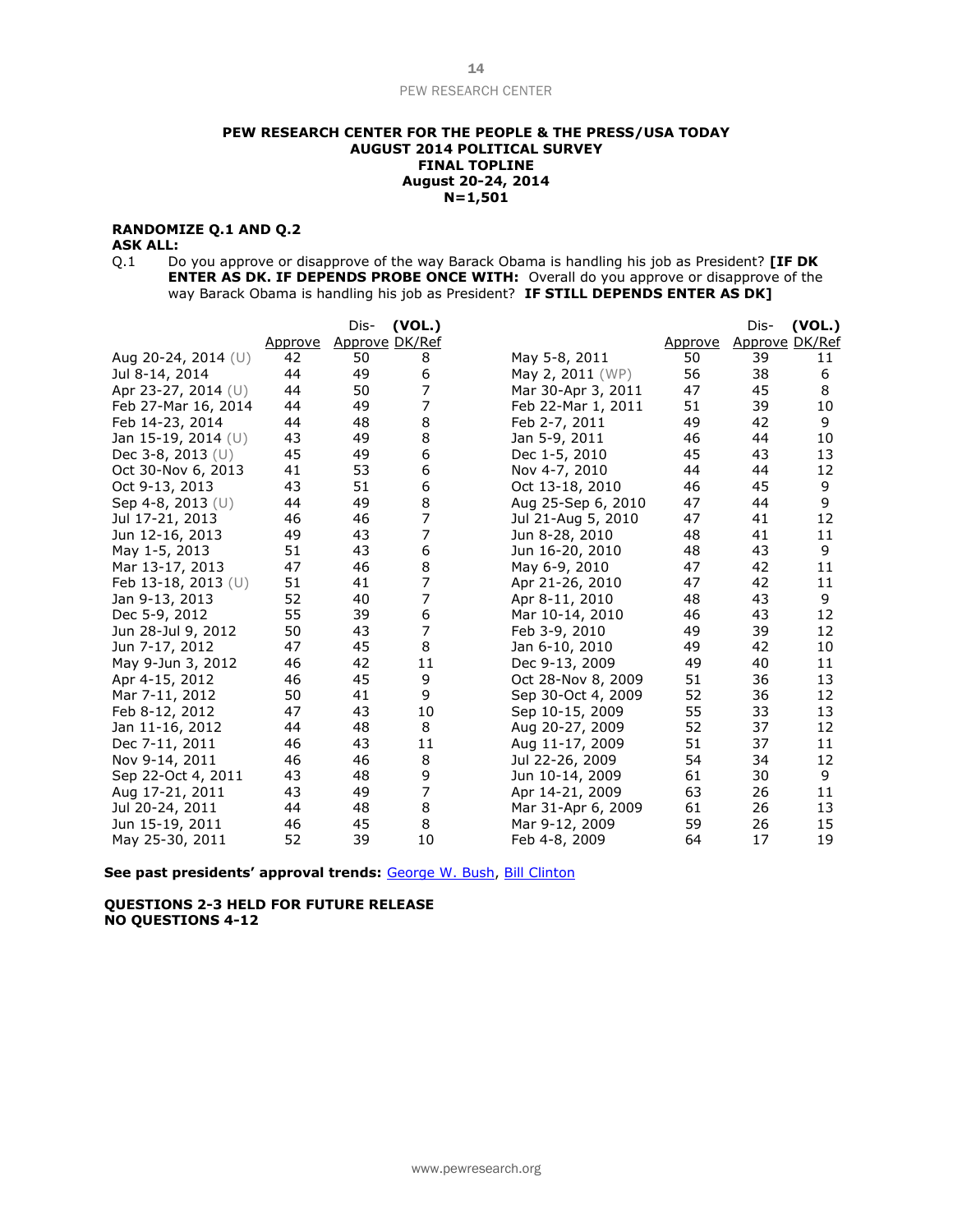#### **ASK ALL:**

Thinking about some issues…

| 0.13 | Do you approve or disapprove of the way Barack Obama is handling [INSERT ITEM, RANDOMIZE] |
|------|-------------------------------------------------------------------------------------------|
|      | How about [NEXT ITEM]? [REPEAT INTRODUCTION AS NECESSARY]                                 |

|                                                                                                                                                                                                                                                                                                                                                                                                                                                                                                   | <u>Approve</u>                                                                                                                               | <u>Disapprove</u>                                                                                                                            | (VOL.)<br>DK/Ref                                                                                                                                |
|---------------------------------------------------------------------------------------------------------------------------------------------------------------------------------------------------------------------------------------------------------------------------------------------------------------------------------------------------------------------------------------------------------------------------------------------------------------------------------------------------|----------------------------------------------------------------------------------------------------------------------------------------------|----------------------------------------------------------------------------------------------------------------------------------------------|-------------------------------------------------------------------------------------------------------------------------------------------------|
| a. The economy<br>Aug 20-24, 2014 (U)<br>Jul 8-14, 2014<br>Dec 3-8, 2013 $(U)$<br>Oct 30-Nov 6, 2013<br>Sep 4-8, 2013 $(U)$<br>Jun 12-16, 2013<br>Feb 13-18, 2013 (U)<br>Mar 7-11, 2012<br>Jan 11-16, 2012<br>Nov 9-14, 2011<br>Aug 17-21, 2011<br>May 2, 2011<br>Mar 30-Apr 3, 2011<br>Jan 6-9, 2011<br>Jun 16-20, 2010<br>May 6-9, 2010<br>Apr 21-26, 2010<br>Mar 10-14, 2010<br>Jan 6-10, 2010<br>Oct 28-Nov 8, 2009<br>Jul 22-26, 2009<br>Jun 10-14, 2009<br>Apr 14-21, 2009<br>Feb 4-8, 2009 | 39<br>40<br>42<br>31<br>43<br>44<br>40<br>43<br>38<br>35<br>34<br>40<br>39<br>42<br>43<br>41<br>38<br>41<br>42<br>42<br>38<br>52<br>60<br>56 | 55<br>56<br>53<br>65<br>52<br>50<br>56<br>53<br>59<br>58<br>60<br>55<br>56<br>51<br>51<br>51<br>54<br>52<br>51<br>52<br>53<br>40<br>33<br>24 | 6<br>4<br>5<br>3<br>5<br>5<br>4<br>4<br>4<br>6<br>6<br>4<br>6<br>7<br>5<br>8<br>8<br>$\overline{7}$<br>$\overline{7}$<br>5<br>9<br>8<br>7<br>20 |
| b.<br>The nation's immigration policy<br>Aug 20-24, 2014 (U)<br>Oct 30-Nov 6, 2013<br>Jun 12-16, 2013<br>Feb 13-18, 2013 (U)<br>Nov 9-14, 2011<br>Jan 6-9, 2011<br>Jun 16-20, 2010<br>May 6-9, 2010<br>Apr 21-26, 2010<br>Jan 6-10, 2010<br>Oct 28-Nov 8, 2009<br><b>QUESTION 13c PREVIOUSLY RELEASED</b>                                                                                                                                                                                         | 31<br>32<br>43<br>44<br>32<br>35<br>33<br>25<br>29<br>30<br>31                                                                               | 61<br>60<br>47<br>43<br>49<br>50<br>54<br>54<br>47<br>50<br>48                                                                               | 7<br>$\overline{7}$<br>11<br>13<br>20<br>16<br>12<br>21<br>24<br>21<br>21                                                                       |
| The situation involving Russia and Ukraine<br>d.<br>Aug 20-24, 2014 (U)<br><b>TREND FOR COMPARISON:</b>                                                                                                                                                                                                                                                                                                                                                                                           | 35                                                                                                                                           | 52                                                                                                                                           | 14                                                                                                                                              |

*Do you approve or disapprove of the way the Obama administration is handling the situation involving Russia and Ukraine?* 30 44 26

| е. | The nation's policy toward Israel |    |    |    |
|----|-----------------------------------|----|----|----|
|    | Aug 20-24, 2014 $(U)$             | 37 | 48 | 15 |
|    | Jun 12-16, 2013                   | 41 | 39 | 20 |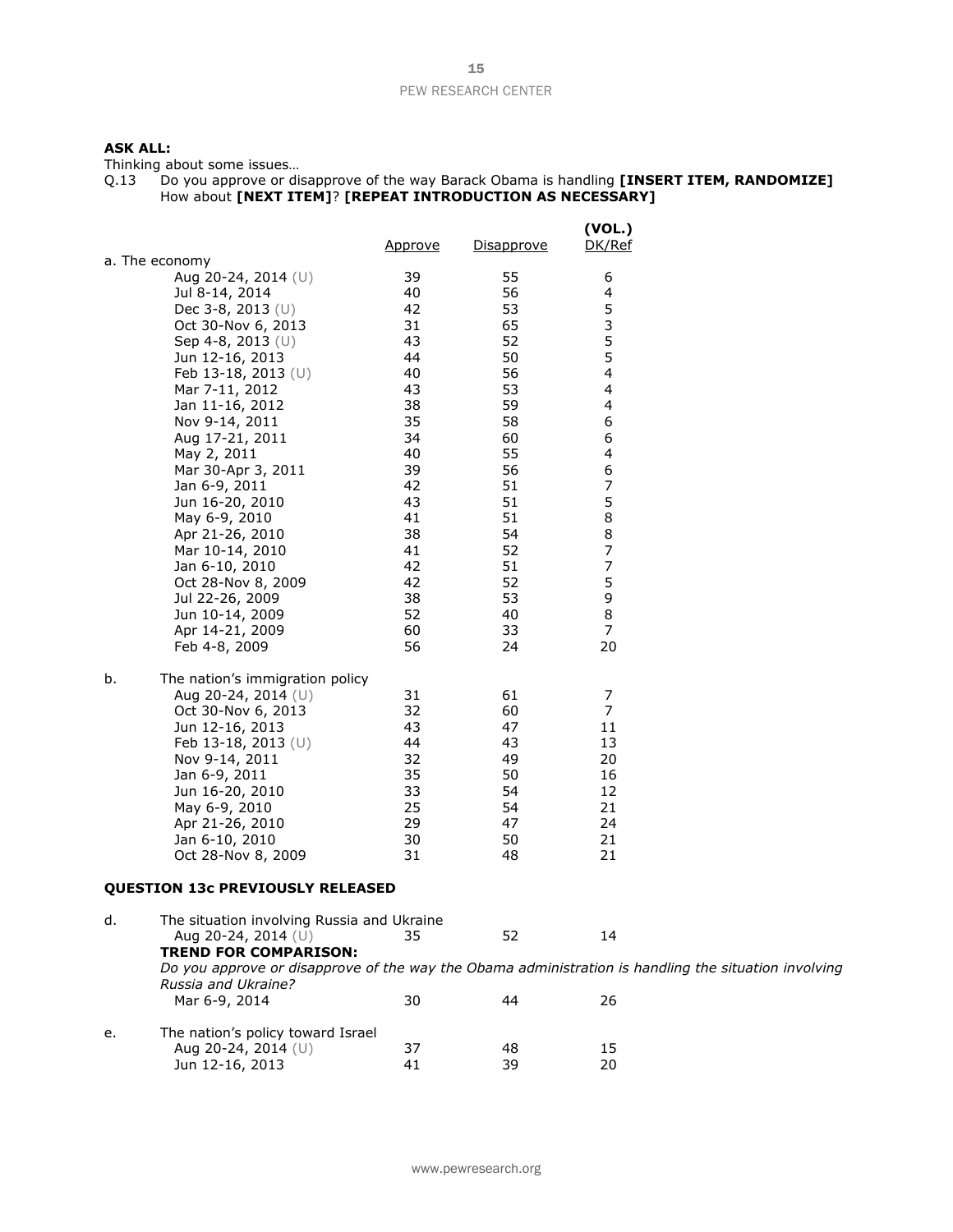#### **Q.13 CONTINUED…**

|    |                       |         |            | (VOL.) |
|----|-----------------------|---------|------------|--------|
|    |                       | Approve | Disapprove | DK/Ref |
| f. | The situation in Iraq |         |            |        |
|    | Aug 20-24, 2014 (U)   | 35      | 56         |        |
|    | Jul 8-14, 2014        | 35      | 54         | 11     |
|    | Jan 6-9, 2011         | 46      | 41         | 12     |
|    | Jun 16-20, 2010       | 45      | 44         | 11     |
|    | Jan 6-10, 2010        | 45      | 44         | 10     |
|    | Oct 28-Nov 8, 2009    | 41      | 48         | 12     |
|    | Jul 22-26, 2009       | 47      | 38         | 15     |

#### **ASK ALL:**

Now, thinking about foreign policy and national security…

Q.14 Do you think Barack Obama is too tough, not tough enough or about right in his approach to foreign policy and national security issues?

| Aug 20-24 |                           |      |      |      | Oct 30-Nov 6 Sept 13-16 Apr 21-26 Oct 28-Nov 8 June 10-14 |      |
|-----------|---------------------------|------|------|------|-----------------------------------------------------------|------|
| 2014      |                           | 2013 | 2012 | 2010 | 2009                                                      | 2009 |
| 3         | Too tough                 |      |      |      |                                                           |      |
| 54        | Not tough enough          | 51   | 41   | 47   | 47                                                        | 38   |
| 36        | About right               | 37   | 42   | 41   | 43                                                        | 51   |
|           | Don't know/Refused (VOL.) |      | 15   | 10   |                                                           |      |

#### **NO QUESTIONS 15-20, 23, 26-29, 37, 39, 41-48 QUESTIONS THOUGHT, 21-22, 24-25 PREVIOUSLY RELEASED QUESTIONS 30-36, 38, 40 HELD FOR FUTURE RELEASE**

#### **RANDOMIZE Q.49 AND Q.50**

**ASK ALL:**

Q.49 Do you think we live in a safer world now than we did several years ago, a more dangerous world, or have things not changed very much?

|           |                           | (Gallup/CNN/USA Today) |
|-----------|---------------------------|------------------------|
| Aug 20-24 |                           | March                  |
| 2014      |                           | 1993                   |
|           | Safer world               | 19                     |
| 65        | More dangerous world      | 58                     |
| 27        | Not changed very much     | 22                     |
|           | Don't know/Refused (VOL.) |                        |

#### **RANDOMIZE Q.49 AND Q.50**

#### **ASK ALL:**

Q.50 Do you think the United States plays a more important and powerful role as a world leader today compared to 10 years ago, a less important role, or about as important a role as a world leader as it did 10 years ago?

|                       | More      | Less      | As        | (VOL.) |
|-----------------------|-----------|-----------|-----------|--------|
|                       | important | important | important | DK/Ref |
| Aug 20-24, 2014 $(U)$ | 15        | 48        | 34        |        |
| Oct 30-Nov 6, 2013    | 17        | 53        | 27        |        |
| Oct 28-Nov 8, 2009    | 25        | 41        | 30        |        |
| July, 2004            | 45        | 20        | 31        | 4      |
| Early September, 2001 | 33        | 26        | 38        |        |
| September, 1997       | 35        | 23        | 40        |        |
| December, 1994        | 40        | 27        | 29        | 4      |
| October, 1993         | 37        | 26        | 33        |        |
| September, 1993       | 37        | 30        | 31        |        |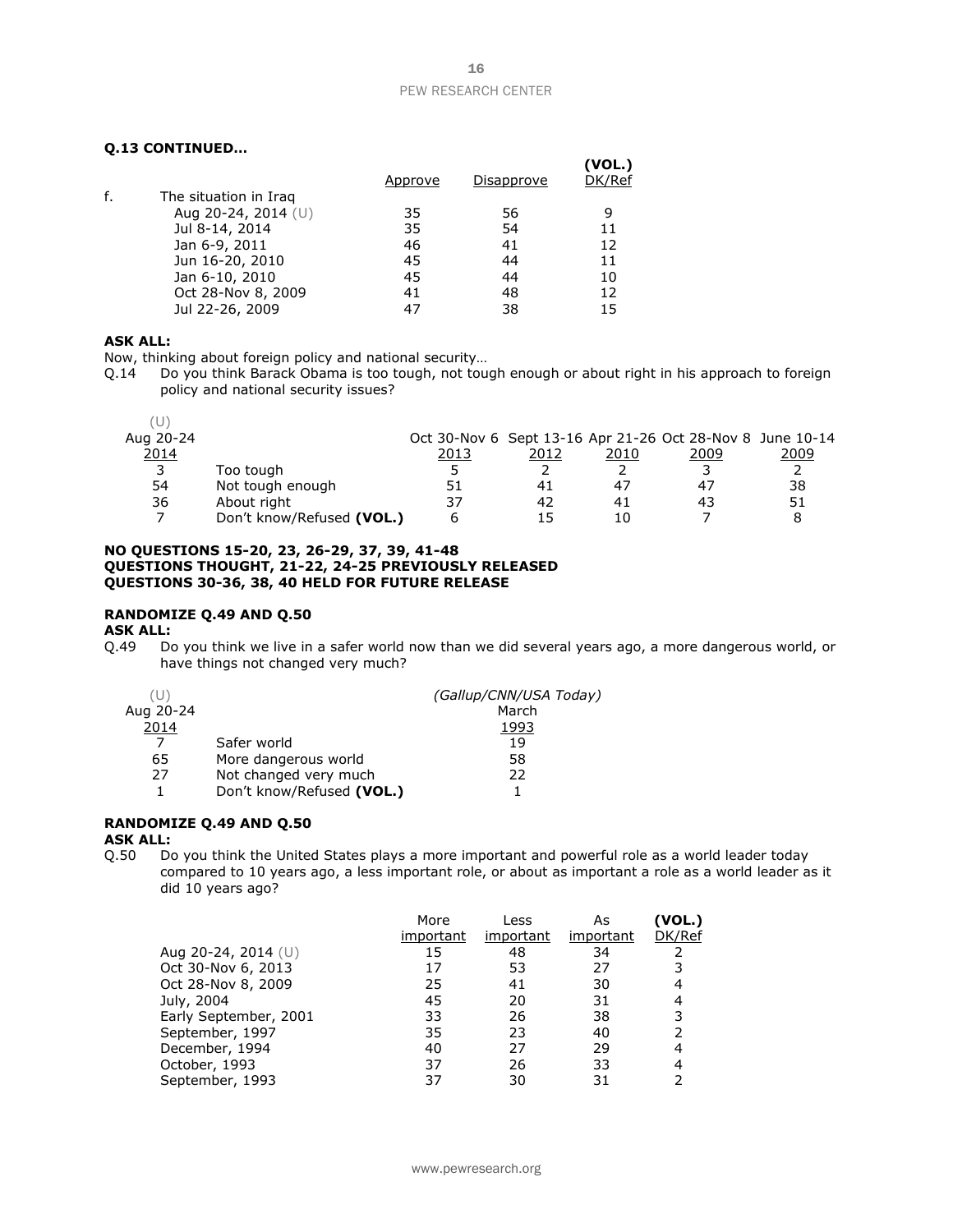#### **Q.50 CONTINUED…**

|                                          | More      | Less      | As        | (VOL.) |
|------------------------------------------|-----------|-----------|-----------|--------|
|                                          | important | important | important | DK/Ref |
| Chicago CFR: November, 1990 <sup>1</sup> | 37        | 35        | 24        | 4      |
| Chicago CFR: November, 1986              | 41        | 26        | 29        | 4      |
| Chicago CFR: November, 1982              | 27        | 25        | 44        | 5.     |
| Chicago CFR: November, 1978              | 29        | 41        | 24        | 6      |
| Chicago CFR: December, 1974              | 28        | 39        | つフ        | 6      |

#### **NO QUESTION 51**

# **ASK ALL:**<br>0.52

In terms of solving world problems, does the United States do too much, too little, or the right amount in helping solve world problems?

|           |                                   |              | 'GA    |
|-----------|-----------------------------------|--------------|--------|
| Aug 20-24 |                                   | Oct 30-Nov 6 | Summer |
| 2014      |                                   | 2013         | 2002   |
| 39        | Does too much                     | 51           | 47     |
| 31        | Does too little                   | 17           | 17     |
| 24        | Does right amount                 | 28           | 31     |
| $\ast$    | United States does nothing (VOL.) |              | $\ast$ |
| 5         | Don't know/Refused (VOL.)         |              |        |
|           |                                   |              |        |

#### **NO QUESTION 53**

#### **ASK ALL:**

Q.54 I'd like your opinion about some possible international concerns for the U.S. Do you think that **[INSERT ITEM; RANDOMIZE]** is a major threat, a minor threat or not a threat to the well being of the United States? What about **[INSERT ITEM]? [READ THE ANSWER CHOICES AS NECESSARY AFTER THE FIRST TIME]**

|    |                                                  | Major<br>threat | Minor<br>threat | Not a<br>threat | (VOL.)<br>DK/Ref |
|----|--------------------------------------------------|-----------------|-----------------|-----------------|------------------|
| a. | China's emergence as a world power               |                 |                 |                 |                  |
|    | Aug 20-24, 2014 (U)                              | 48              | 33              | 14              | 5                |
|    | Oct 30-Nov 6, 2013                               | 54              | 31              | 11              | 4                |
|    | May, $2012$ (C)                                  | 52              | 35              | 9               | 5                |
|    | Oct 28-Nov 8, 2009                               | 53              | 30              | 10              | 7                |
|    | Jun 10-14, 2009                                  | 52              | 31              | 11              | 6                |
|    | Jan 7-11, 2009                                   | 46              | 36              | 13              | 5                |
|    | September, 2008                                  | 48              | 35              | 11              |                  |
|    | Late May, 2008                                   | 50              | 31              | 10              | 6<br>9           |
|    | February, 2006                                   | 47              | 34              | 12              | $\overline{7}$   |
|    | Late October, 2005                               | 52              | 31              | 10              | 7                |
|    | May, 2001                                        | 51              | 30              | 10              | 9                |
|    | July, 1999                                       | 53              | 33              | 10              | $\overline{4}$   |
| b. | Growing tension between Russia and its neighbors |                 |                 |                 |                  |
|    | Aug 20-24, 2014 (U)                              | 53              | 35              | 8               | 5                |
|    | Oct 28-Nov 8, 2009                               | 38              | 44              | 9               | 9                |
|    | Jan 7-11, 2009                                   | 37              | 48              | 8               | 7                |
|    | September, 2008                                  | 44              | 41              | 10              | 5                |
|    | <b>TRENDS FOR COMPARISON:</b>                    |                 |                 |                 |                  |
|    | Growing authoritarianism in Russia               |                 |                 |                 |                  |
|    | Oct 30-Nov 6, 2013                               | 32              | 41              | 13              | 14               |
|    | Late May, 2008                                   | 24              | 46              | 12              | 18               |
|    |                                                  |                 |                 |                 |                  |

<sup>1</sup> Surveys conducted December 1974 through November 1990 by the Chicago Council on Foreign Relations.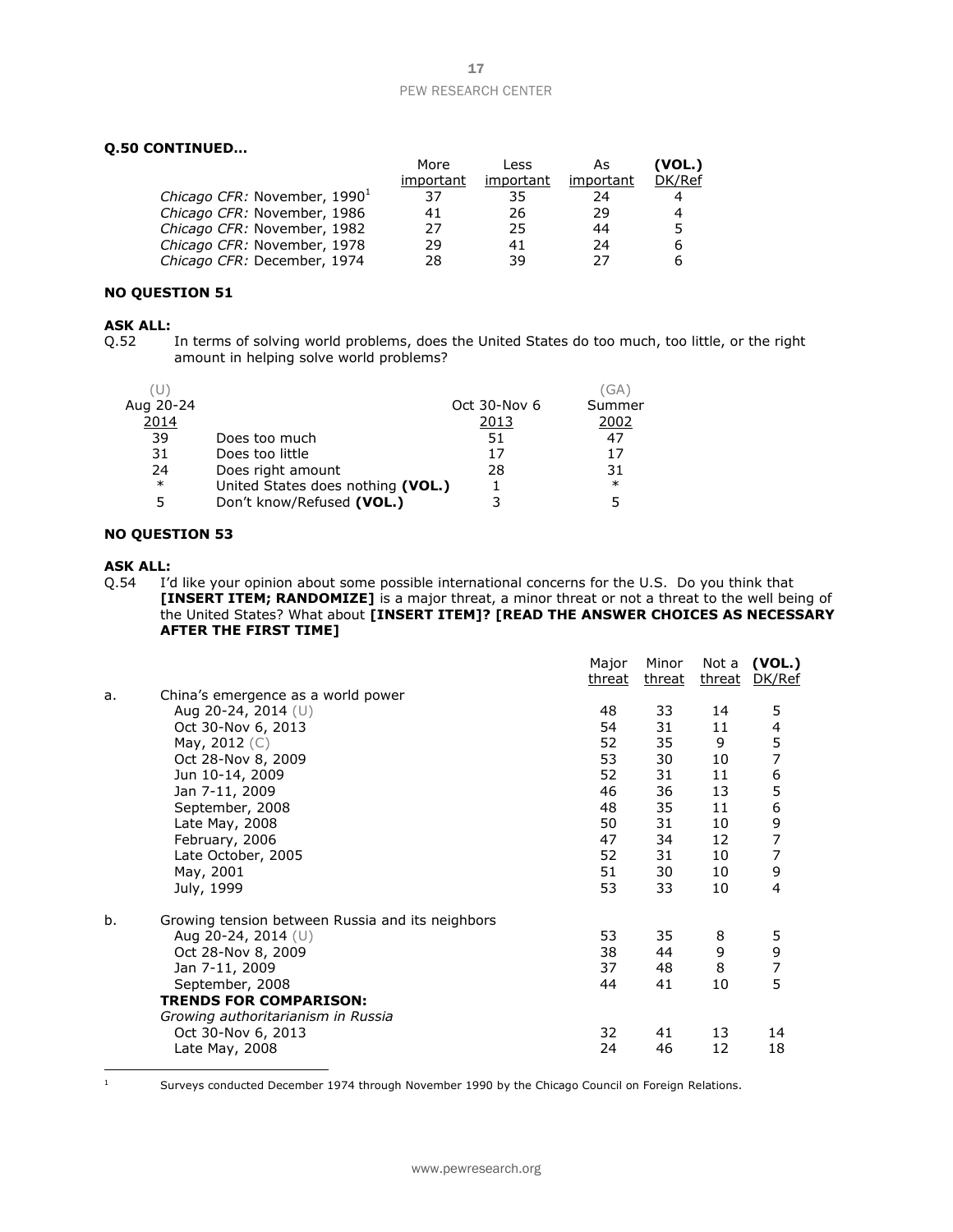**Q.54 CONTINUED...**

|    | טוווווווווויטט 2.54 (ע                                                                 | Major<br>threat | Minor<br>threat | Not a<br>threat                  | (VOL.)<br>DK/Ref                      |
|----|----------------------------------------------------------------------------------------|-----------------|-----------------|----------------------------------|---------------------------------------|
|    | February, 2006<br>Late October, 2005                                                   | 22<br>23        | 45<br>44        | 16<br>13                         | 17<br>20                              |
|    | Political and economic instability in Russia<br>May, 2001                              | 27              | 46              | 12                               | 15                                    |
|    | July, 1999                                                                             | 40              | 42              | 14                               | 4                                     |
| c. | North Korea's nuclear program<br>Aug 20-24, 2014 (U)                                   | 57              | 30              | 9                                | 4                                     |
|    | Oct 30-Nov 6, 2013                                                                     | 67              | 24              | $\boldsymbol{6}$                 | 3                                     |
|    | May, $2012$ (C)<br>Oct 28-Nov 8, 2009                                                  | 69<br>69        | 22<br>23        | 5<br>3                           | 5<br>5<br>5                           |
|    | June 10-14, 2009                                                                       | 72              | 19              | 5                                |                                       |
|    | January 7-11, 2009                                                                     | 53              | 32              | 8                                | $\overline{7}$                        |
|    | September, 2008                                                                        | 55<br>55        | 33              | $\overline{7}$<br>$\overline{7}$ | $\begin{array}{c} 5 \\ 6 \end{array}$ |
|    | Late May, 2008<br>February, 2006                                                       | 60              | 32<br>27        | 6                                | $\overline{\phantom{a}}$              |
|    | Late October, 2005                                                                     | 66              | 24              | 4                                | 6                                     |
| d. | Iran's nuclear program<br>Aug 20-24, 2014 (U)                                          | 59              |                 |                                  |                                       |
|    | Oct 30-Nov 6, 2013                                                                     | 68              | 28<br>23        | 9<br>5                           | 4<br>3                                |
|    | May, $2012$ (C)                                                                        | 70              | 21              | 4                                | $\begin{array}{c} 5 \\ 6 \end{array}$ |
|    | Oct 28-Nov 8, 2009                                                                     | 72              | 20              | 3                                |                                       |
|    | June 10-14, 2009                                                                       | 69<br>65        | 20<br>23        | 5<br>6                           | $\begin{array}{c} 5 \\ 6 \end{array}$ |
|    | January 7-11, 2009<br>September, 2008                                                  | 60              | 29              | 6                                | 5                                     |
|    | Late May, 2008                                                                         | 62              | 25              | 8                                | 5                                     |
|    | February, 2006                                                                         | 65              | 24              | 5                                | 6                                     |
|    | Late October, 2005                                                                     | 61              | 27              | 5                                | 7                                     |
| e. | Global climate change                                                                  |                 |                 |                                  |                                       |
|    | Aug 20-24, 2014 (U)<br>Oct 30-Nov 6, 2013                                              | 48<br>45        | 30<br>30        | 20<br>20                         | 3<br>$\overline{\mathbf{4}}$          |
|    | May, 2012 (C)                                                                          | 45              | 32              | 19                               | 3                                     |
|    | Oct 28-Nov 8, 2009                                                                     | 44              | 36              | 15                               | 5                                     |
|    | <b>TREND FOR COMPARISON</b>                                                            |                 |                 |                                  |                                       |
|    | Global environmental problems<br>May, 2001                                             | 53              | 32              | 6                                | 9                                     |
| f. | The conflict between Israelis and Palestinians                                         |                 |                 |                                  |                                       |
|    | Aug 20-24, 2014 (U)                                                                    | 48              | 33              | 13                               | 6                                     |
|    | June, 2009<br>January, 2009                                                            | 49<br>45        | 35<br>40        | 9<br>9                           | 6<br>6                                |
|    |                                                                                        |                 |                 |                                  |                                       |
| g. | The rapid spread of infectious diseases from country to country<br>Aug 20-24, 2014 (U) | 52              | 40              | 6                                |                                       |
|    | May, 2001                                                                              | 66              | 26              | 3                                | $rac{2}{5}$                           |
|    | <b>ASK FORM 1 ONLY [N=757]:</b>                                                        |                 |                 |                                  |                                       |
| h. | Islamic extremist groups like al Qaeda                                                 |                 |                 |                                  |                                       |
|    | Aug 20-24, 2014 $(U)$                                                                  | 71              | 19              | 6                                | 3                                     |
|    | Oct 30-Nov 6, 2013                                                                     | 75              | 18              | 4                                | 3                                     |
|    | May, 2012 (C)<br>Oct 28-Nov 8, 2009                                                    | 70<br>76        | 21<br>18        | 4<br>2                           | $\frac{5}{3}$                         |
|    | June 10-14, 2009                                                                       | 78              | 14              | 4                                | $\overline{\mathbf{4}}$               |
|    | January 7-11, 2009                                                                     | 77              | 15              | 4                                | $\overline{4}$                        |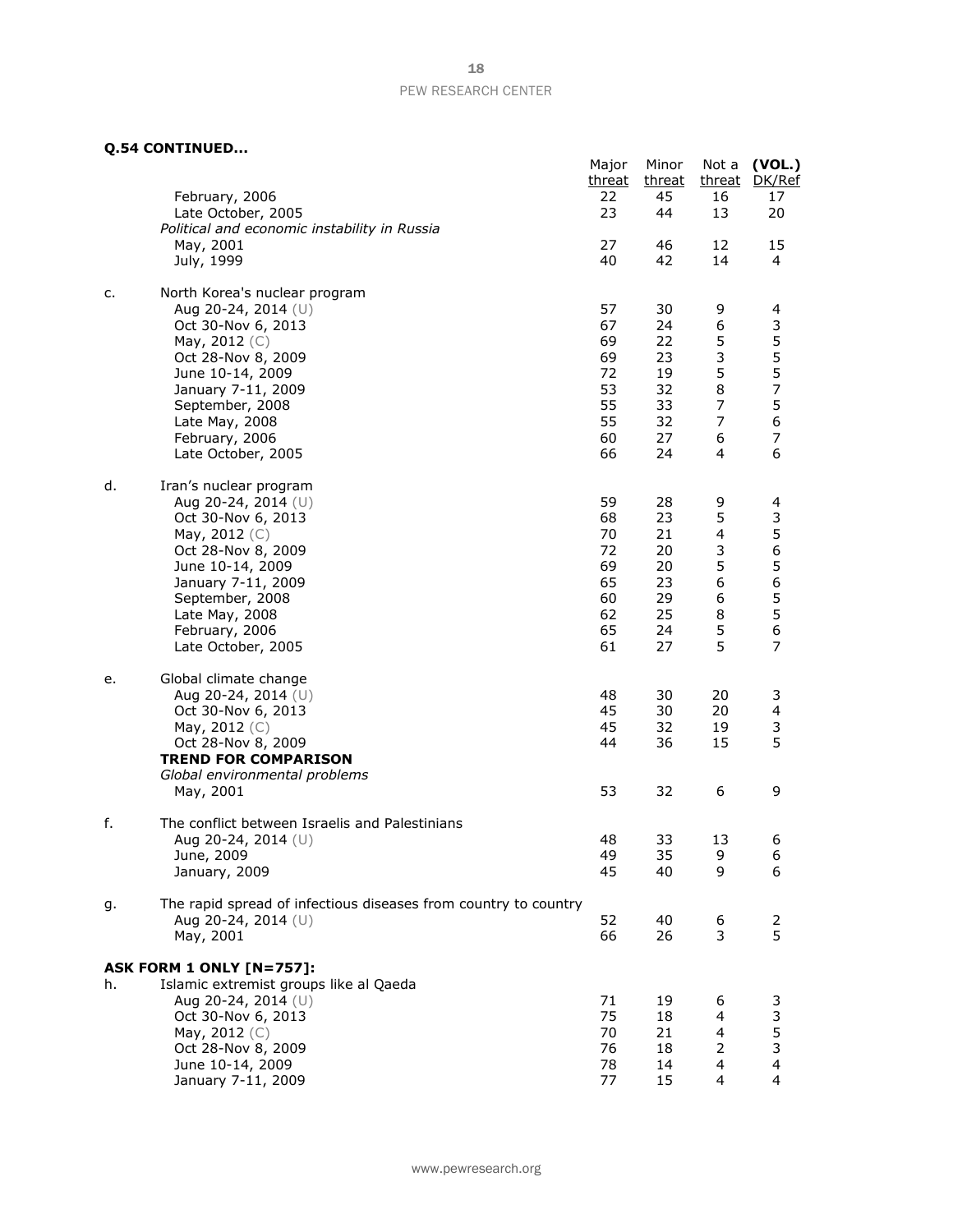#### **Q.54 CONTINUED...**

|                                                                                    | Major  | Minor  | Not a | (VOL.)        |
|------------------------------------------------------------------------------------|--------|--------|-------|---------------|
|                                                                                    | threat | threat |       | threat DK/Ref |
| September, 2008                                                                    | 72     | 21     | 3     | 4             |
| Late May, 2008                                                                     | 72     | 18     | 4     | 6             |
| ASK FORM 2 ONLY [N=744]:                                                           |        |        |       |               |
| The Islamic militant group in Irag and Syria, known as ISIS<br>Aug 20-24, 2014 (U) | 67     | 21     | 5.    | 6             |
| NO QUESTIONS 55-59, 61, 64-65, 67-68, 71-76                                        |        |        |       |               |
| <b>OUESTIONS 60, 62-63 PREVIOUSLY RELEASED</b>                                     |        |        |       |               |

**QUESTIONS 66, 69-70 HELD FOR FUTURE RELEASE**

#### **ASK ALL:**

Q.77 Thinking about the long-term future of the Middle East, do you think militant forms of Islam will grow in influence or decline in influence?

(U)

Aug 20-24

 $\frac{2014}{63}$ 

- Grow in influence
- 25 Decline in influence
- 1 Stay about the same **(VOL.)**

11 Don't know/Refused **(VOL.)**

#### **NO QUESTIONS 78-84, 87-89 QUESTIONS 85-86, 90-91 PREVIOUSLY RELEASED**

#### **ASK ALL:**

PARTY In politics TODAY, do you consider yourself a Republican, Democrat, or independent? **ASK IF INDEP/NO PREF/OTHER/DK/REF (PARTY=3,4,5,9):**<br>PARTYLN As of today do you lean more to the Republican Pa

As of today do you lean more to the Republican Party or more to the Democratic Party?

|                      |            |          |                        | (VOL.) | (VOL.)       |        |            |      |
|----------------------|------------|----------|------------------------|--------|--------------|--------|------------|------|
|                      |            |          |                        | No     | Other        | (VOL.) | Lean       | Lean |
|                      | Republican | Democrat | Independent preference |        | party        | DK/Ref | <b>Rep</b> | Dem  |
| Aug 20-24, 2014      | 24         | 31       | 37                     | 4      | 1            | 4      | 15         | 16   |
| Jul 8-14, 2014       | 25         | 34       | 37                     | 2      | 1            | 1      | 16         | 15   |
| Apr 23-27, 2014      | 24         | 30       | 41                     | 2      | 1            | 2      | 18         | 17   |
| Jan 23-Mar 16, 2014  | 22         | 31       | 41                     | 3      | 1            | 2      | 17         | 17   |
| Feb 14-23, 2014      | 22         | 32       | 39                     | 4      | 1            | 2      | 14         | 17   |
| Jan 15-19, 2014      | 21         | 31       | 41                     | 3      | 1            | 2      | 18         | 16   |
| Dec 3-8, 2013        | 24         | 34       | 37                     | 3      | $\ast$       | 2      | 17         | 15   |
| Oct 30-Nov 6, 2013   | 24         | 32       | 38                     | 4      | $\ast$       | 2      | 16         | 14   |
| Oct 9-13, 2013       | 25         | 32       | 37                     | 3      | 1            | 3      | 16         | 18   |
| Sep 4-8, 2013        | 26         | 32       | 38                     | 3      | $\mathbf{1}$ | 1      | 17         | 15   |
| Jul 17-21, 2013      | 19         | 29       | 46                     | 3      | $\ast$       | 2      | 19         | 18   |
| <b>Yearly Totals</b> |            |          |                        |        |              |        |            |      |
| 2013                 | 23.9       | 32.1     | 38.3                   | 2.9    | .5           | 2.2    | 16.0       | 16.0 |
| 2012                 | 24.7       | 32.6     | 36.4                   | 3.1    | .5           | 2.7    | 14.4       | 16.1 |
| 2011                 | 24.3       | 32.3     | 37.4                   | 3.1    | .4           | 2.5    | 15.7       | 15.6 |
| 2010                 | 25.2       | 32.7     | 35.2                   | 3.6    | .4           | 2.8    | 14.5       | 14.1 |
| 2009                 | 23.9       | 34.4     | 35.1                   | 3.4    | .4           | 2.8    | 13.1       | 15.7 |
| 2008                 | 25.7       | 36.0     | 31.5                   | 3.6    | .3           | 3.0    | 10.6       | 15.2 |
| 2007                 | 25.3       | 32.9     | 34.1                   | 4.3    | .4           | 2.9    | 10.9       | 17.0 |
| 2006                 | 27.8       | 33.1     | 30.9                   | 4.4    | .3           | 3.4    | 10.5       | 15.1 |
| 2005                 | 29.3       | 32.8     | 30.2                   | 4.5    | .3           | 2.8    | 10.3       | 14.9 |
| 2004                 | 30.0       | 33.5     | 29.5                   | 3.8    | .4           | 3.0    | 11.7       | 13.4 |

www.pewresearch.org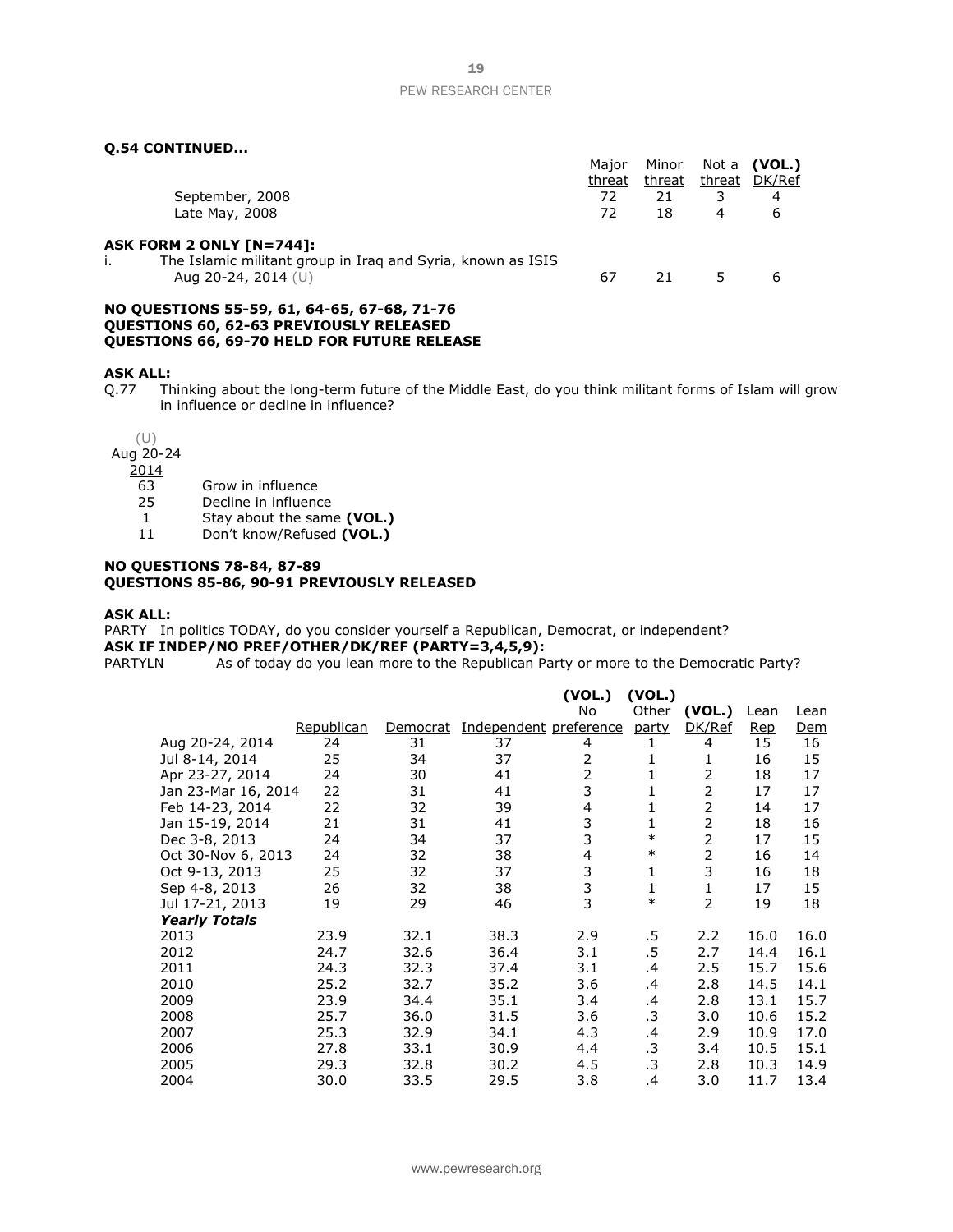#### **PARTY/PARTYLN CONTINUED…**

|                   |            |          |                        |         |                   | (VOL.) (VOL.) |      |            |
|-------------------|------------|----------|------------------------|---------|-------------------|---------------|------|------------|
|                   |            |          |                        | No      | Other             | (VOL.)        | Lean | Lean       |
|                   | Republican | Democrat | Independent preference |         | party             | DK/Ref        | Rep  | <b>Dem</b> |
| 2003              | 30.3       | 31.5     | 30.5                   | 4.8     | .5                | 2.5           | 12.0 | 12.6       |
| 2002              | 30.4       | 31.4     | 29.8                   | 5.0     | .7                | 2.7           | 12.4 | 11.6       |
| 2001              | 29.0       | 33.2     | 29.5                   | 5.2     | .6                | 2.6           | 11.9 | 11.6       |
| 2001 Post-Sept 11 | 30.9       | 31.8     | 27.9                   | 5.2     | .6                | 3.6           | 11.7 | 9.4        |
| 2001 Pre-Sept 11  | 27.3       | 34.4     | 30.9                   | 5.1     | .6                | 1.7           | 12.1 | 13.5       |
| 2000              | 28.0       | 33.4     | 29.1                   | 5.5     | $.5\,$            | 3.6           | 11.6 | 11.7       |
| 1999              | 26.6       | 33.5     | 33.7                   | 3.9     | $.5\,$            | 1.9           | 13.0 | 14.5       |
| 1998              | 27.9       | 33.7     | 31.1                   | 4.6     | .4                | 2.3           | 11.6 | 13.1       |
| 1997              | 28.0       | 33.4     | 32.0                   | 4.0     | .4                | 2.3           | 12.2 | 14.1       |
| 1996              | 28.9       | 33.9     | 31.8                   | 3.0     | .4                | 2.0           | 12.1 | 14.9       |
| 1995              | 31.6       | 30.0     | 33.7                   | 2.4     | .6                | 1.3           | 15.1 | 13.5       |
| 1994              | 30.1       | 31.5     | 33.5                   | 1.3     | $\qquad \qquad -$ | 3.6           | 13.7 | 12.2       |
| 1993              | 27.4       | 33.6     | 34.2                   | 4.4     | 1.5               | 2.9           | 11.5 | 14.9       |
| 1992              | 27.6       | 33.7     | 34.7                   | $1.5\,$ | $\mathbf{0}$      | 2.5           | 12.6 | 16.5       |
| 1991              | 30.9       | 31.4     | 33.2                   | 0       | 1.4               | 3.0           | 14.7 | 10.8       |
| 1990              | 30.9       | 33.2     | 29.3                   | 1.2     | 1.9               | 3.4           | 12.4 | 11.3       |
| 1989              | 33         | 33       | 34                     |         |                   | --            |      |            |
| 1987              | 26         | 35       | 39                     |         |                   |               |      |            |
|                   |            |          |                        |         |                   |               |      |            |

#### **ASK REPUBLICANS AND REPUBLICAN LEANERS ONLY (PARTY=1 OR PARTYLN=1):**

TEAPARTY3 From what you know, do you agree or disagree with the Tea Party movement, or don't you have an opinion either way?

#### **BASED ON REPUBLICANS AND REPUBLICAN LEANERS [N=608]**

|                          |       |          |            | (VOL.)         |                | <b>Not</b>     |
|--------------------------|-------|----------|------------|----------------|----------------|----------------|
|                          |       |          | No opinion | Haven't        | (VOL.)         | heard of/      |
|                          | Agree | Disagree | either way | heard of       | Refused        | D <sub>K</sub> |
| Aug 20-24, 2014          | 34    | 10       | 53         | $\ast$         | 2              | $-1$           |
| Jul 8-14, 2014           | 35    | 12       | 50         | 2              | 1              |                |
| Apr 23-27, 2014          | 33    | 11       | 54         | 1              | 1              |                |
| Jan 23-Mar 16, 2014      | 37    | 11       | 50         | 1              | 1              |                |
| Feb 14-23, 2014          | 36    | 9        | 54         | 1              | 1              |                |
| Jan 15-19, 2014          | 35    | 12       | 52         | 1              | $\ast$         |                |
| Dec 3-8, 2013            | 32    | 9        | 57         | 1              | 1              |                |
| Oct 30-Nov 6, 2013       | 40    | 9        | 48         | $\overline{2}$ | 1              |                |
| Oct 9-13, 2013           | 41    | 11       | 45         | $\overline{2}$ | 1              |                |
| Sep 4-8, 2013            | 35    | 9        | 54         | 1              | 1              |                |
| Jul 17-21, 2013          | 37    | 10       | 50         | 2              | 1              |                |
| Jun 12-16, 2013          | 44    | 9        | 46         | 1              | 2              |                |
| May 23-26, 2013          | 41    | 7        | 48         | 1              | 3              |                |
| May 1-5, 2013            | 28    | 8        | 61         | $\overline{2}$ | 1              |                |
| Mar 13-17, 2013          | 43    | 7        | 47         | 1              | 1              |                |
| Feb 13-18, 2013          | 36    | 9        | 52         | 1              | 3              |                |
| Feb 14-17, 2013          | 43    | 9        | 45         | 1              | $\overline{2}$ |                |
| Jan 9-13, 2013           | 35    | 10       | 51         | $\overline{2}$ | 2              |                |
| Dec 5-9, 2012            | 37    | 11       | 51         | 1              | $\ast$         |                |
| Oct 31-Nov 3, 2012 (RVs) | 40    | 8        | 49         | 1              | 2              |                |
| Oct 4-7, 2012            | 38    | 9        | 50         | 1              | 3              |                |
| Sep 12-16, 2013          | 39    | 7        | 52         | 1              | 1              |                |
| Jun 28-Jul 9, 2012       | 40    | 9        | 47         | 2              | 1              |                |
| Jun 7-17, 2012           | 42    | 8        | 48         | 1              | 1              |                |
| May 9-Jun 3, 2012        | 36    | 9        | 53         | 1              | 2              |                |
| Apr 4-15, 2012           | 42    | 8        | 48         | 1              | 1              |                |
| Mar 7-11, 2012           | 38    | 10       | 49         | 2              | 1              | --             |